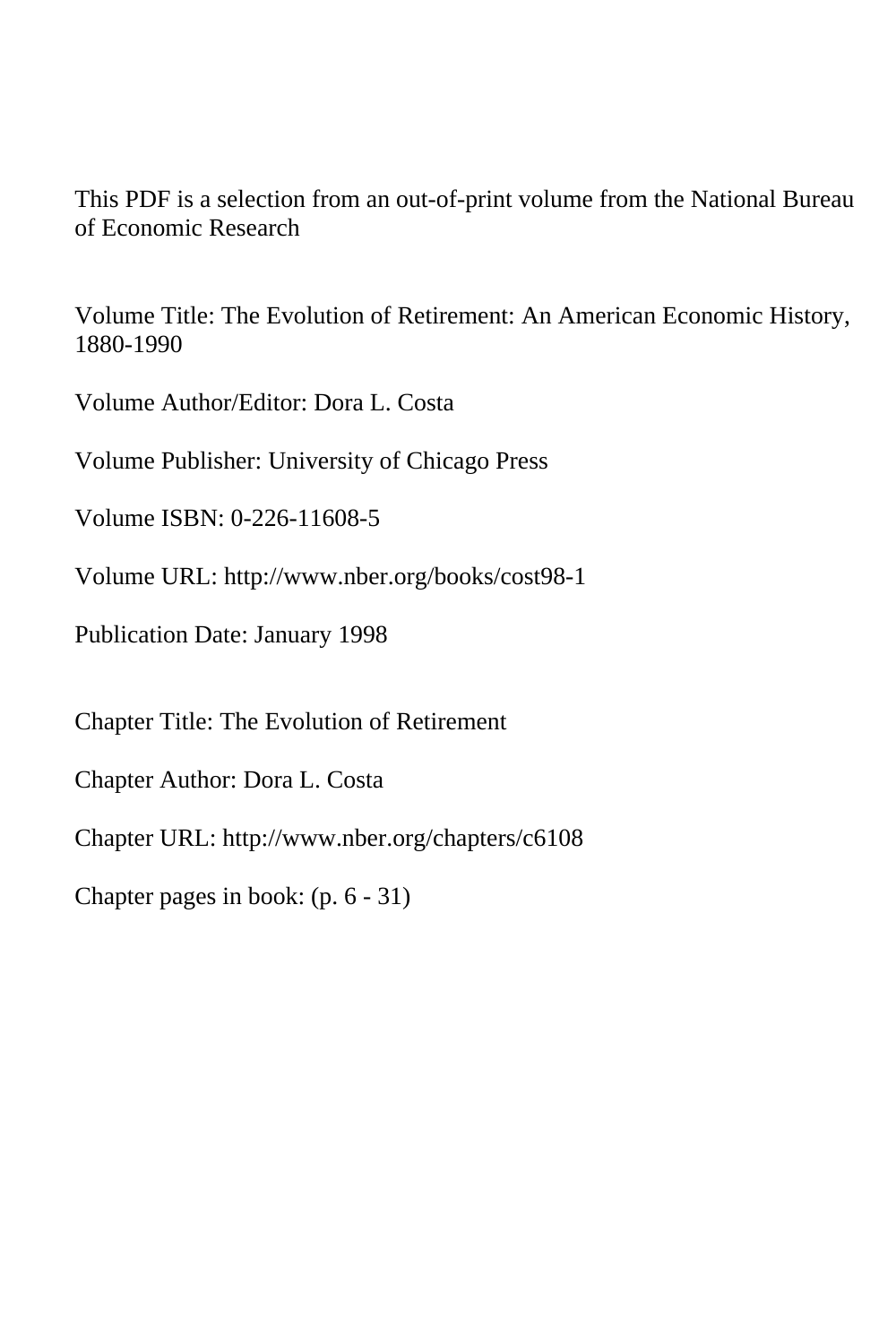# 2 The Evolution of Retirement

The past is but the beginning of a beginning, and all that is and has been is but the twilight of the dawn.

H. G. Wells (1901)

The rise of retirement began, not with Medicare or the beginning of Social Security, but more than a century ago. In 1880 the majority of men older than sixty-four toiled in the labor force. That proportion fell steadily and continuously, and today men older than sixty-four in the labor force are in the minority. More recently, participation rates among younger men, those aged fifty-five to sixty-four, have been falling as well. At the same time that the age of retirement has fallen, life expectancy has risen, and the average number of years spent in retirement has increased. If present trends continue, those aged twenty today can expect to spend up to a third of their lives in retirement (Lee 1996).

The rise of retirement was already documented by the social reformers of the 1920s and 1930s (e.g., U.S. Committee on Economic Security 1935) and is familiar to many researchers. These researchers generally agree on the trend in retirement rates but disagree on explanations, citing both factors that have enticed men out of the labor force, such as the growth of Social Security, private pension plans, and income, and factors that have driven them out, such as sectoral shifts in the composition of the labor force, poor job opportunities, and ill health. In this chapter I first reexamine trends in the retirement of older men by individual characteristics (e.g., age, foreign birth, race, and residence) to provide insight into the rise of retirement. I then review explanations, ending with a discussion of how for many individuals retirement has evolved to become a recreation-filled life stage.

### **2.1 Retirement Trends**

The term *retirement* generally connotes a complete and permanent withdrawal from paid labor, and entering retirement is often thought of as an abrupt change in the life of an elderly person. This conception of retirement accurately reflects the experience of most men today. Although some men do switch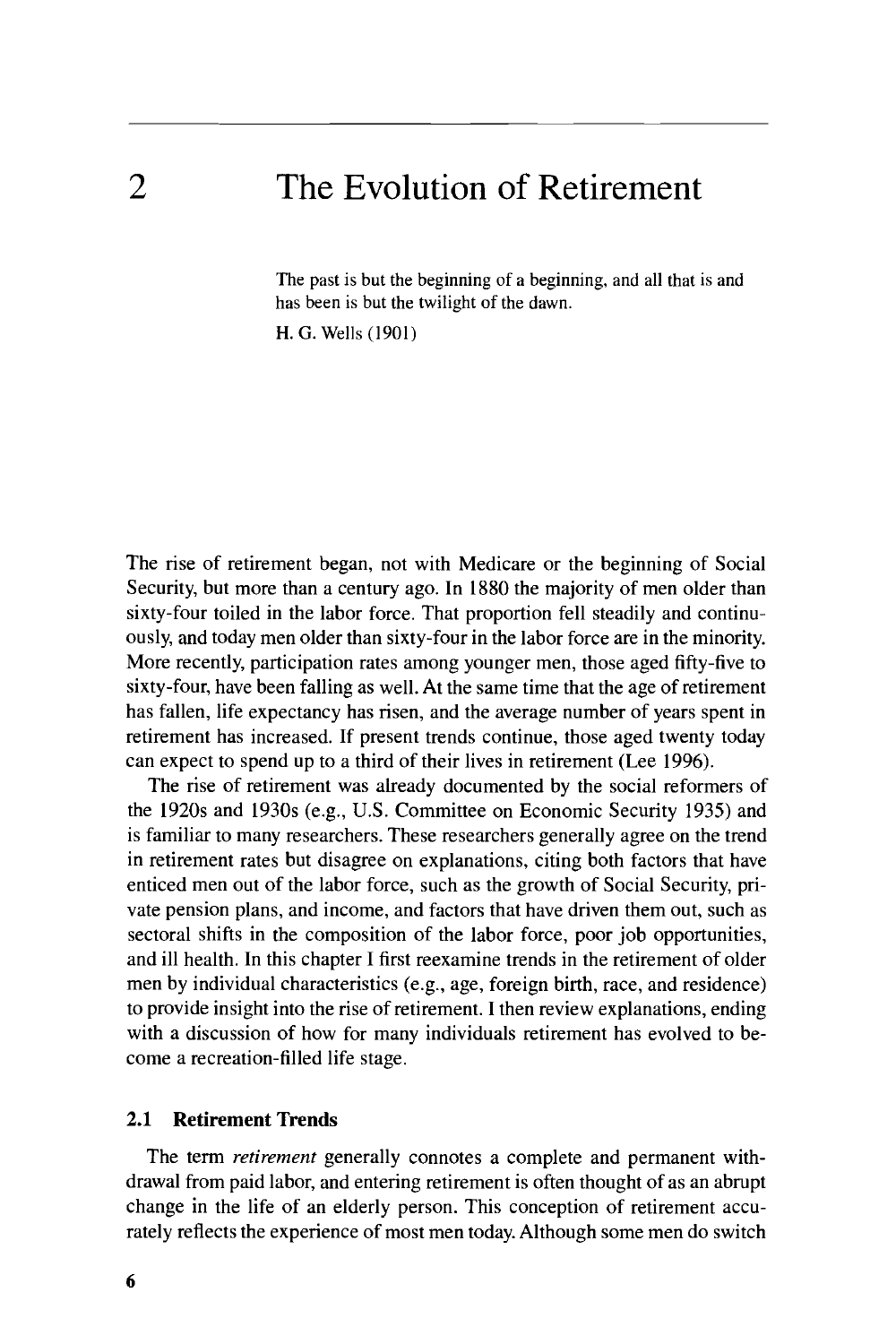to part-time work at the end of their careers (Fuchs 1982; Ruhm 1990), about 75 percent of all retirement sequences today are transitions from a full-time job to being out of the labor force (Rust 1990). But we cannot be certain that defining *retirement* as a departure from paid labor, regardless of the number of hours worked, captures the meaning that the term had in the past. In the past men may have been more likely to phase work out of their lives slowly. Historians of New England colonial economies found that older property owners remained closely involved in farming or preindustrial enterprises, supervising the family members and others who provided the labor supply (e.g., Fischer 1977). The continued importance of farming and of artisanal enterprises to the American economy may have allowed owners to reduce hours of work and continue to operate their enterprises with the help of family members and hired labor. Nonetheless, the labor force participation rate is perhaps the best simple indicator of economic activity by the elderly.

Readily calculated from census data, the labor force participation rate states whether the elderly as a group are more likely to be consumers than producers. Although changing definitions of *labor force attachment* obscure its precise meaning, most historical work is based on the concept of "gainful" employment. This construct measures the proportion of individuals who claim to have had an occupation in the year before the census was taken. The current definition of *labor force,* initiated in 1940, depends, not on whether an individual had an occupation, but instead on whether an individual either worked for pay or sought employment during the survey week.

It is still possible to construct a consistent series of labor force participation rates on the basis of the construct *gainful employment* because one of the new questions that the census enumerators began to ask in 1940 was about employment and occupation in the past year. Participation rates can therefore be calculated for anyone who claimed to have had an occupation in the past year. Moen (1987) used this procedure to construct a labor force participation series for men aged sixty-five and over from 1860 to 1980, and I extend his series backward to 1850 and forward to 1990. **I** also calculate a labor force participation series for men aged fifty-five to sixty-four for every year in which machinereadable census samples are available. Figure 2.1 shows that, among men older than sixty-four, participation rates fell steadily, from 78 percent in 1880 to 65 percent in 1900. By 1930 the figure had dropped to 58 percent and in 1990 to less than 20 percent. Among men aged fifty-five to sixty-four the decline from a peak of 95 percent in 1880 was somewhat less precipitous, falling to 82 percent in 1940 and 67 percent in 1990. Although the series based on the concept of gainful employment yields participation rates that are somewhat higher than those calculated under the current definition, both series exhibit the same patterns.

Questions have been raised about the estimation of labor force participation rates prior to 1940. Directions to the enumerators were often ambiguous and are open to different interpretations. Ransom and Sutch (1986) presented esti-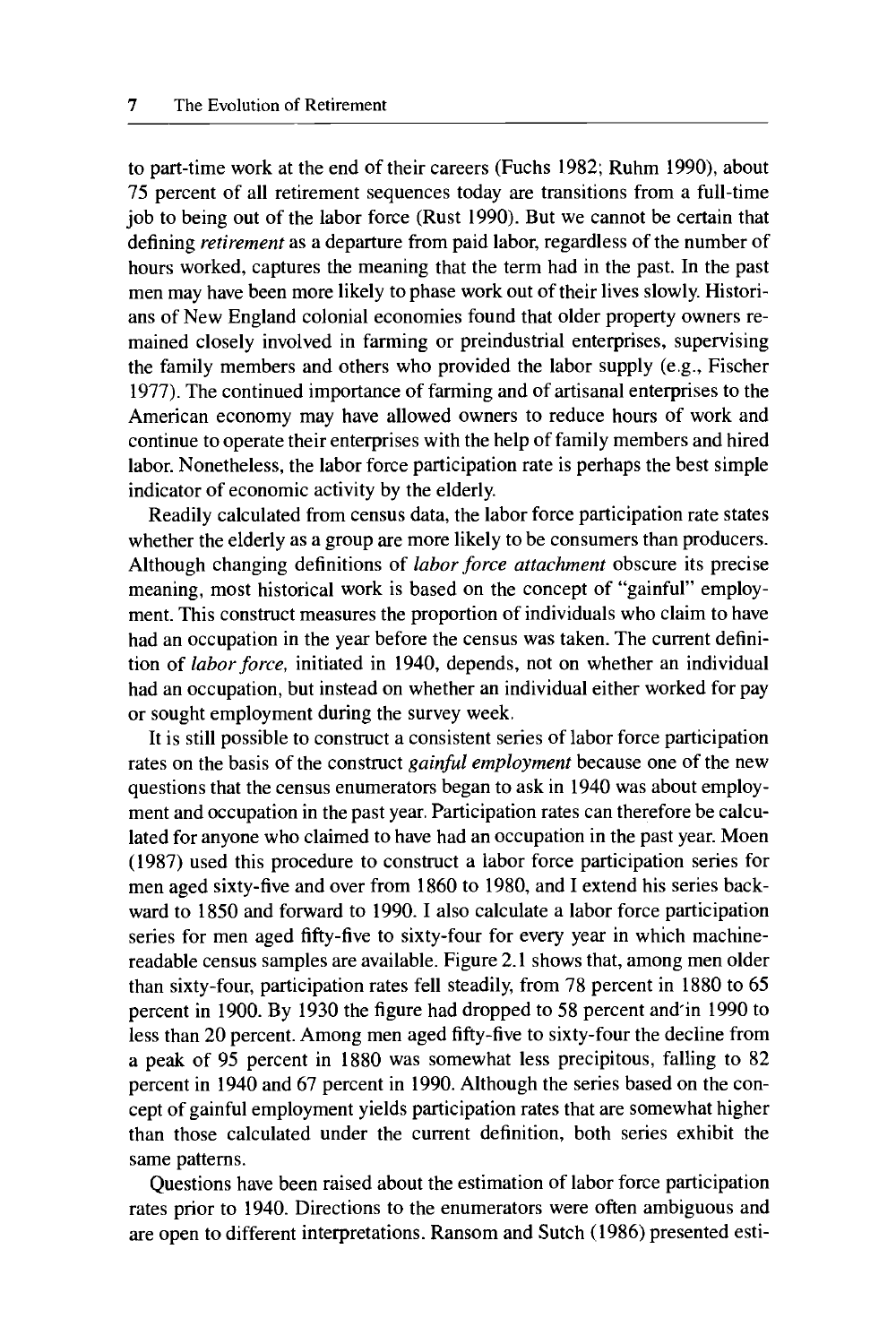

#### **Fig. 2.1 Labor force participation rates of men aged sixty-five or over and of men aged fifty-five to sixty-four**

*Nore:* The series for men aged sixty-five or over calculated under the concept of gainful employment is Moen's (1987) series extended backward to 1850 and forward to 1990 using the integrated public-use census samples (Ruggles and Sobek 1995). The series for men aged sixty-five **or** over based on the current definition of the labor force is from Series D 29-41 in **U.S.** Bureau of the Census (1975, 132) and from table 622 in **U.S.** Bureau of the Census (1993). The series **for** men aged fifty-five to sixty-four were estimated from the integrated public-use census samples (Ruggles and Sobek 1995).

mates of labor force participation rates for men aged sixty or older for the period 1870-1900 that show no decline in male labor force participation rates until the institution of Social Security in 1935. Their estimates hinge on the argument that men who reported six or more months of unemployment in 1900 were retired and have been mistakenly classified as labor force participants. This view has been rejected by a statistical comparison of the characteristics of the retired with those of older men who reported six or more months of unemployment (Margo 1993), implying that the series presented in figure 2.1 accurately portray changes in the economic role of the elderly.

The United States was not the only country to experience declining labor force participation rates of men older than sixty-four since the end of the nineteenth century. Figure 2.2 shows that the U.S., British, French, and German series all follow the same long-term trend. Although the definition of the labor force also changed in Europe, the British series was compiled under a consistent definition because the British continued to collect data under both old and new definitions. The early participation rates in the French series were reestimated using the contemporary definition. The German series, estimated neither under a consistent definition nor for a consistent age group, provides a rougher indication of the true trend but nonetheless exhibits the same pattern. Among men aged fifty to sixty-four, the trends in the United States, Britain, France, and Germany are similar as well, evincing a marked decline after 1970 (see Johnson and Falkingham 1992, 90-91). The similarities in these series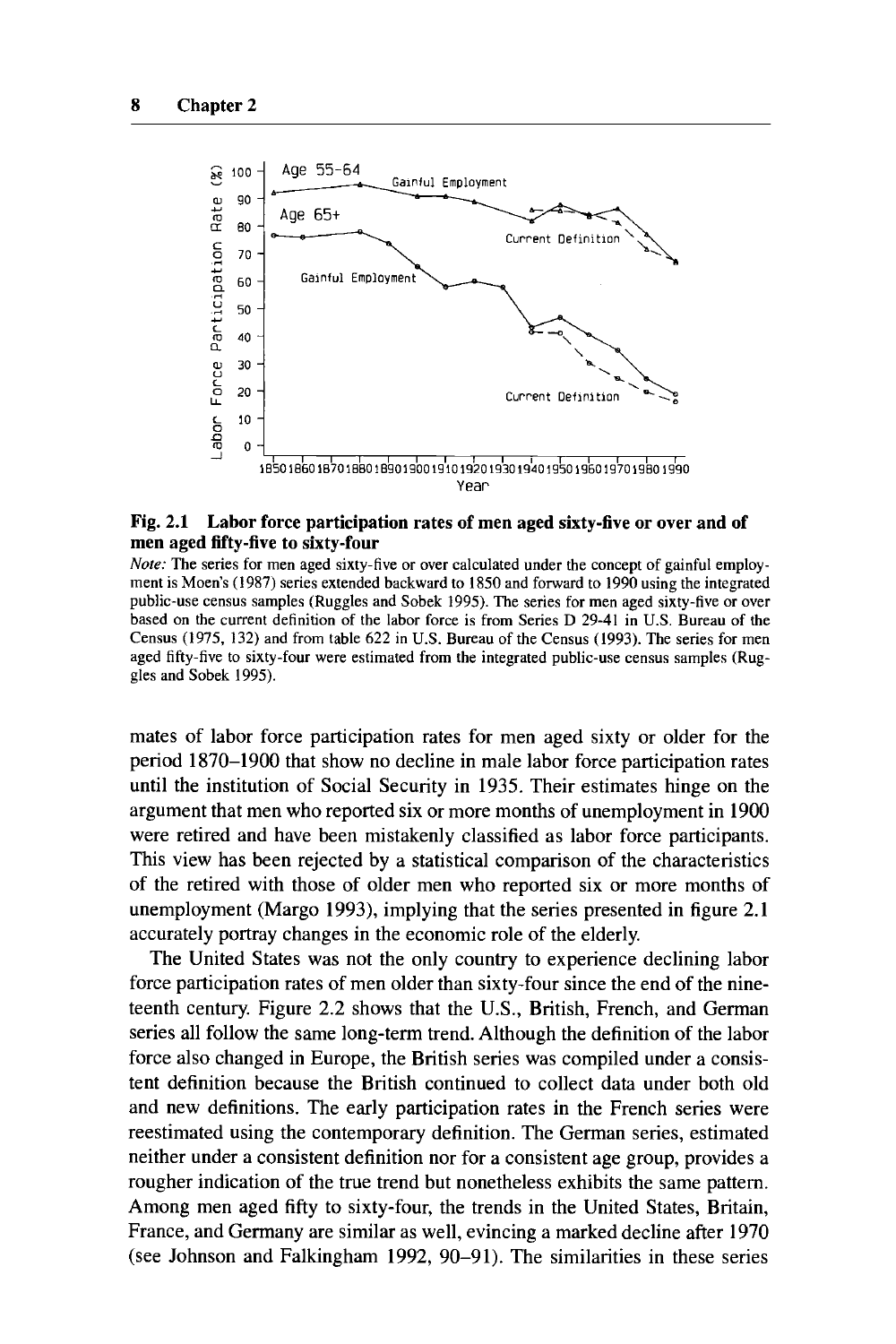

#### **Fig. 2.2 Labor force participation rates of men aged sixty-five and over, 1850-1990, United States, Britain, France, and Germany**

Note: Participation rates for the United States are from Moen (1987) extended backward to 1850 and forward to 1990 using the integrated public-use census samples (Ruggles and Sobek 1995). Participation rates for Great Britain are from Matthews, Feinstein, and Odling-Smee (1982). and those for France are from Marchand (1991). Those for Germany for 1925 and later are from Jacobs, Kohli, and Rein (1991). German participation rates for 1882, 1895, and 1907 are Conrad's (1990) estimates based on participation rates for men aged sixty to sixty-nine and seventy or older.

suggest that an analysis of the factors that fostered high retirement rates in the United States can explain, not just the rise of American retirement, but also that of European.

Labor force participation rates fell for Americans of all backgrounds. Although participation rates have always been higher among native-born whites compared to the foreign born, participation rates have fallen for both groups (see fig. 2.3). As seen in figure 2.4, black participation rates have fallen as well, with an especially sharp decline since 1920. Black men had much higher participation rates than white men from 1880 to 1950. The lifetime earnings of black men were much lower than those of whites, and they therefore would not have been able to save much money for their retirement. When the gap between white and black earnings began to narrow sharply after 1940, differences in participation rates at older ages narrowed as well. By 1960 white participation rates began to exceed those of black men, perhaps because the earnings opportunities of black men relative to Social Security retirement or disability payments were lower than those of whites.

#### **2.2 The Timing of Retirement**

Age sixty-five now marks the beginning of "old age." Participation rates of elderly males, for example, traditionally are given as those of men age sixtyfive or over. This convention is largely due to the formulation of Social Security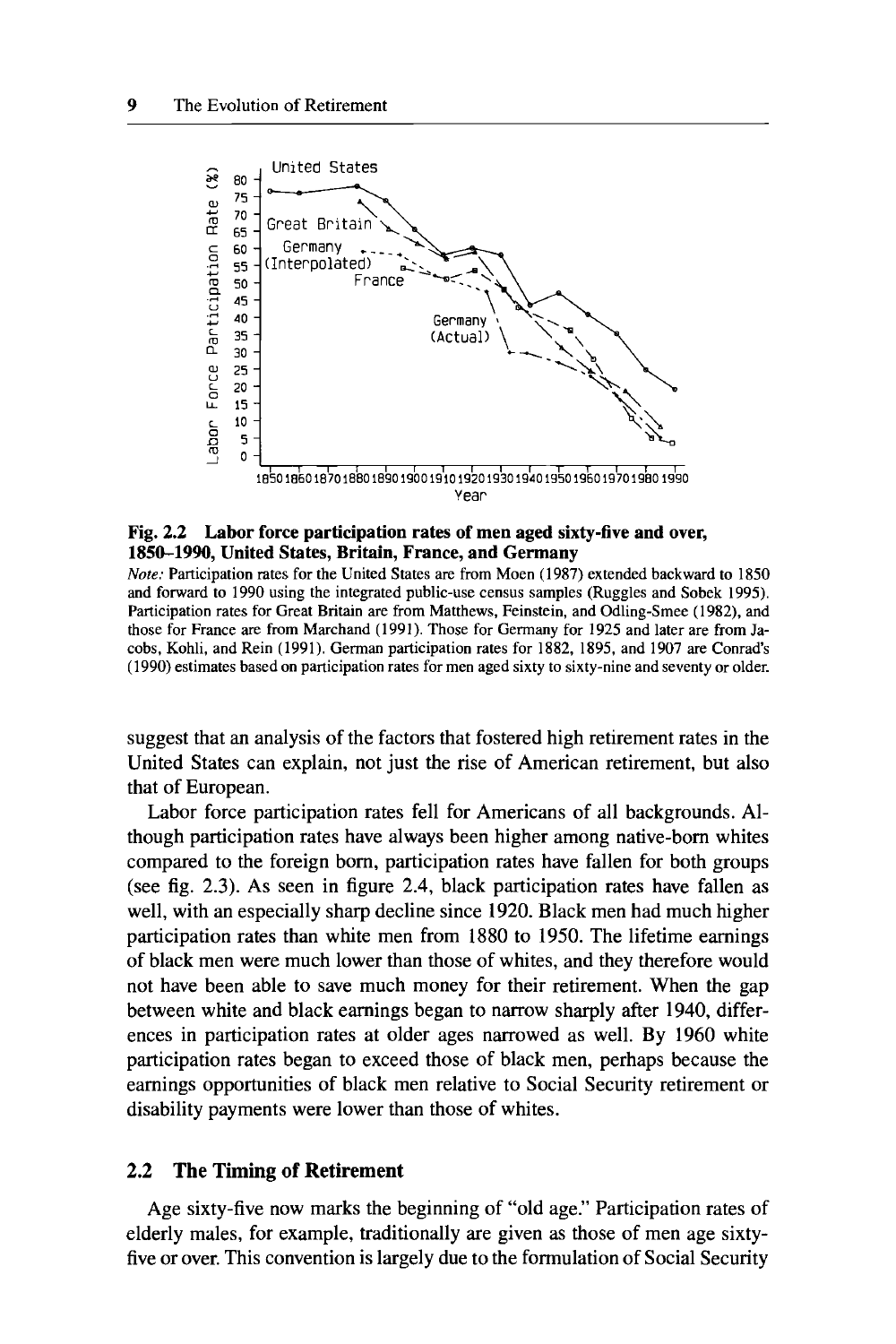

**Fig. 2.3 Labor force participation rates of white men aged 65 and over by nativity, 1880-1990** 

*Note:* Participation rates were calculated using the concept of gainful employment.



**Fig. 2.4 Labor force participation rates of men aged 65 and over by race, 1880-1990** 

*Nore:* Participation rates were calculated using the concept of gainful employment.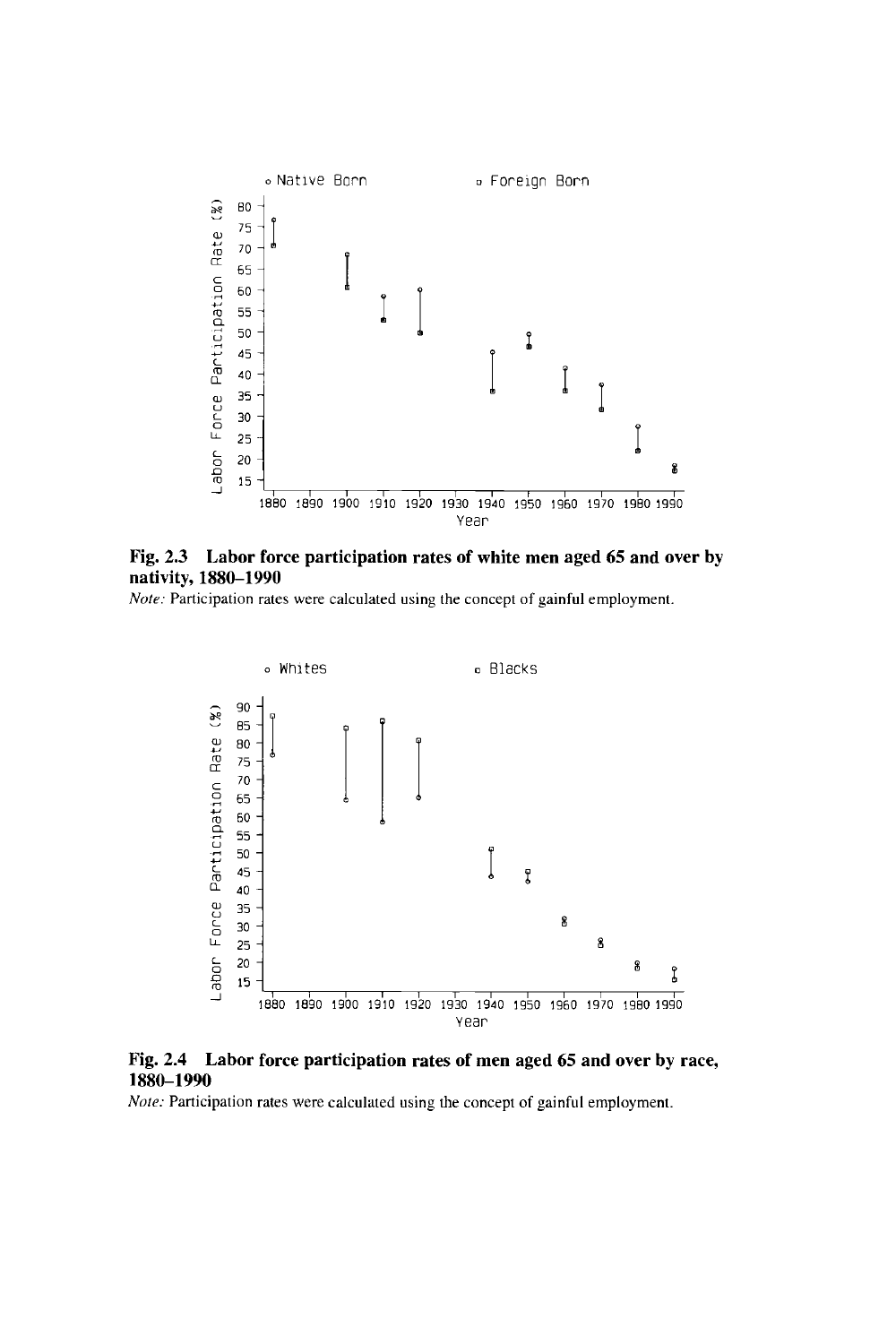by the Commission on Economic Security. The Commission decided in 1934 that age sixty-five should be that of retirement, rejecting on financial grounds suggestions that the retirement age be below sixty-five and rejecting, as well, suggestions that it be above sixty-five to ensure congressional and public support for old-age pensions in a period of high unemployment. But the use of sixty-five as the age of retirement has a long history and was not an invention of the Commission on Economic Security. After becoming synonymous with work incapacity in Bismarck's Germany in 1883, it was adopted as a retirement age in the United States. In 1890, the Pension Bureau began to grant pensions to Union army veterans at least sixty-five years of age on the basis of age alone, unless the veteran was "unusually vigorous." The 1910 Massachusetts Commission on Old Age Pensions defined *the old* as those sixty-five or older because "the age **of** 65 is the one fixed as the pensionable age in most [pension] schemes" (p. 15). In 1920 post office letter carriers and clerks became eligible for civil service retirement benefits at age sixty-five. Many of the state old-age pension laws that had been established by 1933 had a pension age of sixtyfive. Railroad retirements were also set at age sixty-five in 1934.

Calling all men sixty-five years of age or older *old* should not be taken as an indicator that, once a man reaches age sixty-five, he becomes useless in the labor force. Nonetheless, at the beginning of the twentieth century, aging was associated with a loss of productivity. Several early twentieth-century scientific studies found that people's mental capacities declined after age sixty, attributing the decline to the pathological disorders that accompanied old age (Achenbaum 1978, 46). William Ostler, a professor of medicine at Johns Hopkins, argued in 1905 that all men should retire at age sixty because by then they had lost all mental elasticity. He was not alone in his arguments. The English economist William Beveridge argued in 1909 that older workers lacked adaptability, a quality necessary in a time of rapid technological change. The statistician Frederick Hoffman wrote in a 1906 article that, given the relation between health and age, a nation could maximize its productive potential by having work begin at age fifteen and end at age sixty-five (see Graebner 1980, 29). At all other ages, productivity and therefore wages were low. In 1907 Congress declared Union army veterans who had reached age sixty-two to be half disabled and therefore entitled to pensions on the basis of age. Isaac Rubinow wrote in 1916, "Age 65 is generally set as the threshold of old age since it is at this period of life that the rates for sickness and death begin to show a marked increase over those of the earlier years" (p. 14). When the federal government argued for the constitutionality of the first Railroad Retirement Act before the Supreme Court, one of its arguments was, "It is a commonplace fact that physical ability, mental alertness, and cooperativeness tend to fail after a man is 65" (quoted in Graebner 1980, 160).

Both recent and past data show that productivity does decline with age. Average prices of male slaves in the American South peaked at age thirty-five, falling thereafter, suggesting that the difference between the income earned by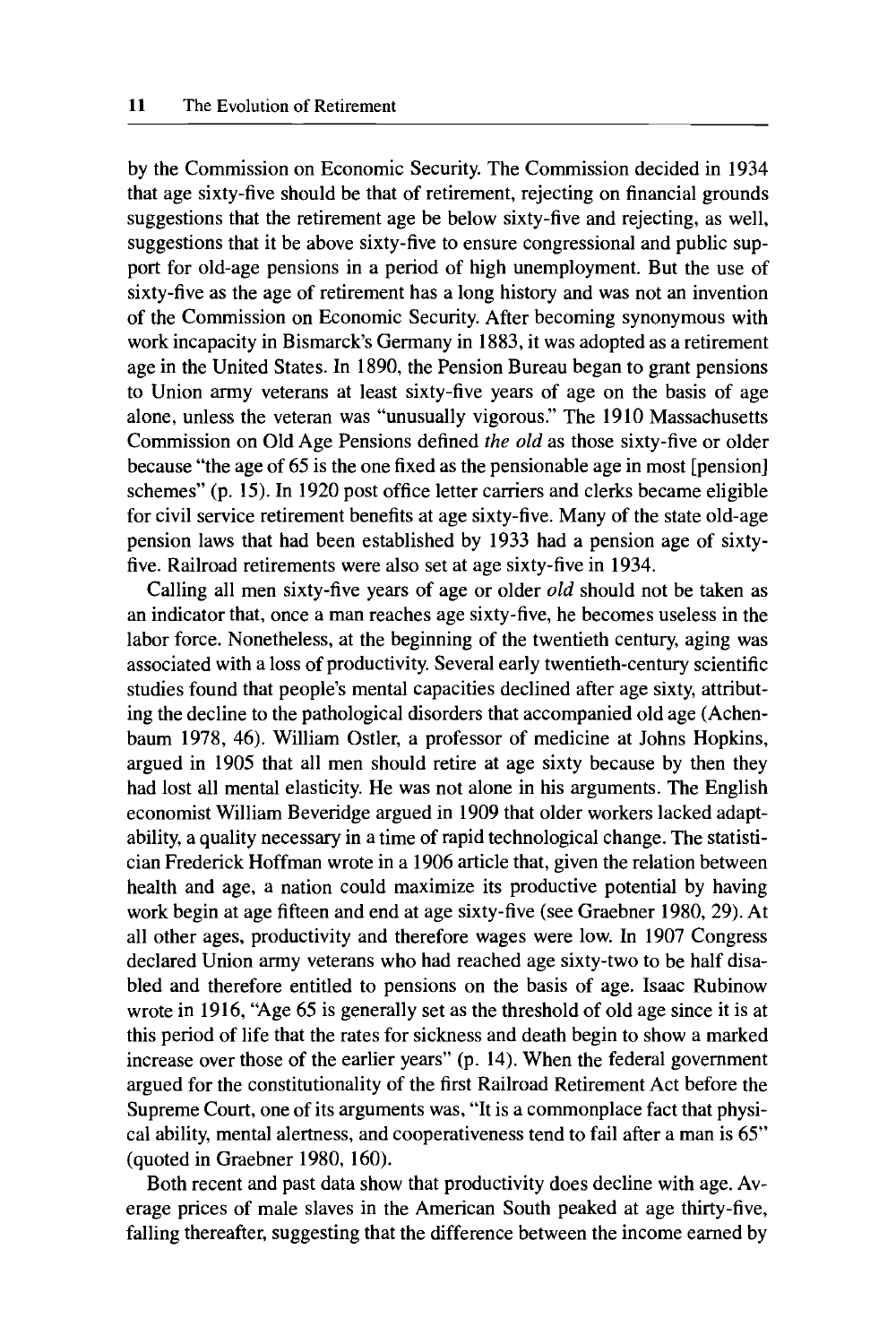a slave and the cost to the planter of maintaining him fell after age thirty-five (Fogel 1989,69). The decline of earnings with age observed among workingclass households after age thirty-nine in the early 1890s and the late 1910s suggests that there was a deterioration in productivity with age (Haber and Gratton 1994,73). Among workers today productivity declines with age (Kotlikoff 1988). However, productivity has never declined sharply at any particular age. The decline has always been continuous. In fact, the net earnings of slaves were positive until they reached their late seventies, suggesting that the old were far from redundant in the labor force (Fogel 1989,53). Thus, it is not that age sixty-five marks a discrete decrease in mental and physical abilities. But, because many policy makers believed that it did, it became codified in the Social Security Act and became a traditional age for retirement.

When labor force participation rates are calculated by single year of age, it is evident that work life is being increasingly compressed. Participation rates have fallen at younger ages because of the growth in schooling. They have also fallen at all older ages. The average decline in labor force participation rates of men older than sixty-four therefore does not arise from changes in the age composition of the population. Participation rates between ages sixty and sixty-five have fallen sharply since 1900 (see fig. 2.5). In 1880, 96 percent of all sixty-year-olds and 90 percent of all sixty-five-year-olds were still in the labor force, but, by 1940, the figures had fallen to 81 and 68 percent and, by 1990, to 66 and 39 percent, respectively. The decline in participation rates at older ages has been even greater. Eighty-one percent of all seventy-year-olds were still in the labor force in 1880, but only 22 percent were in 1990. Thus, it is not the aging of the population that has caused declines in labor force participation rates at older ages. Participation rates have been falling at all ages



**Fig. 2.5 Labor force participation rates of men aged eighteen to eighty-five by age, 1880-1990** 

*Note:* Participation rates were calculated using the concept of gainful employment. All years were smoothed using Cleveland's lowess running line smoother with a band width of 0.2.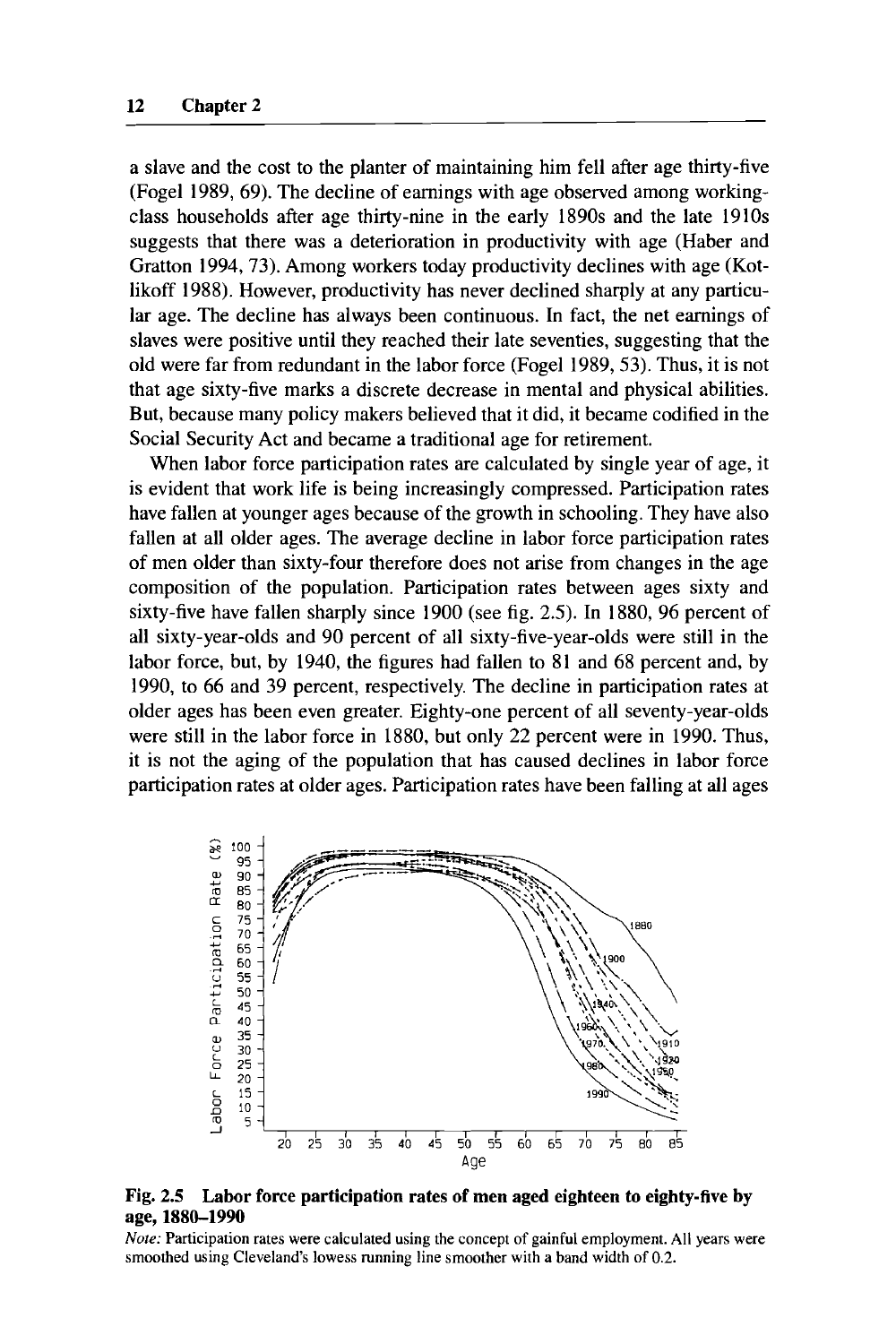above sixty-five. In fact, Bowen and Finegan (1969) estimated that the sharp rise in the elderly population above age seventy-five between 1948 and 1965 caused participation rates of those age sixty-five and older to decline by only 0.8 percent. More recently, participation rates have fallen for those age fifty to fifty-nine, with half the decline in participation rates at age fifty-five occurring between 1960 and 1990. In contrast, only one-third of the decline in labor force participation rates at age seventy occurred between 1960 and 1990.

Figure 2.5 does not give us the clearest picture of how the timing of retirement over the life cycle has changed. To determine changes in the timing of retirement, we must estimate the probability that a man retires at a particular age given that he has reached that age without having yet retired. This probability is often called the *hazard rate* and can be calculated from estimates of labor force participation rates at every single age. **A** high hazard rate at a given age indicates that a large fraction of men are likely to retire at that age.

Figure 2.6 plots hazard rates by age for the census years 1900-20, 1940-60,





*Note:* Participation rates were averaged over the census years 1900-1920, 1940-60, and 1970-90. The smoothed hazard was estimated using Cleveland's lowess running line smoother with a band width of 0.2.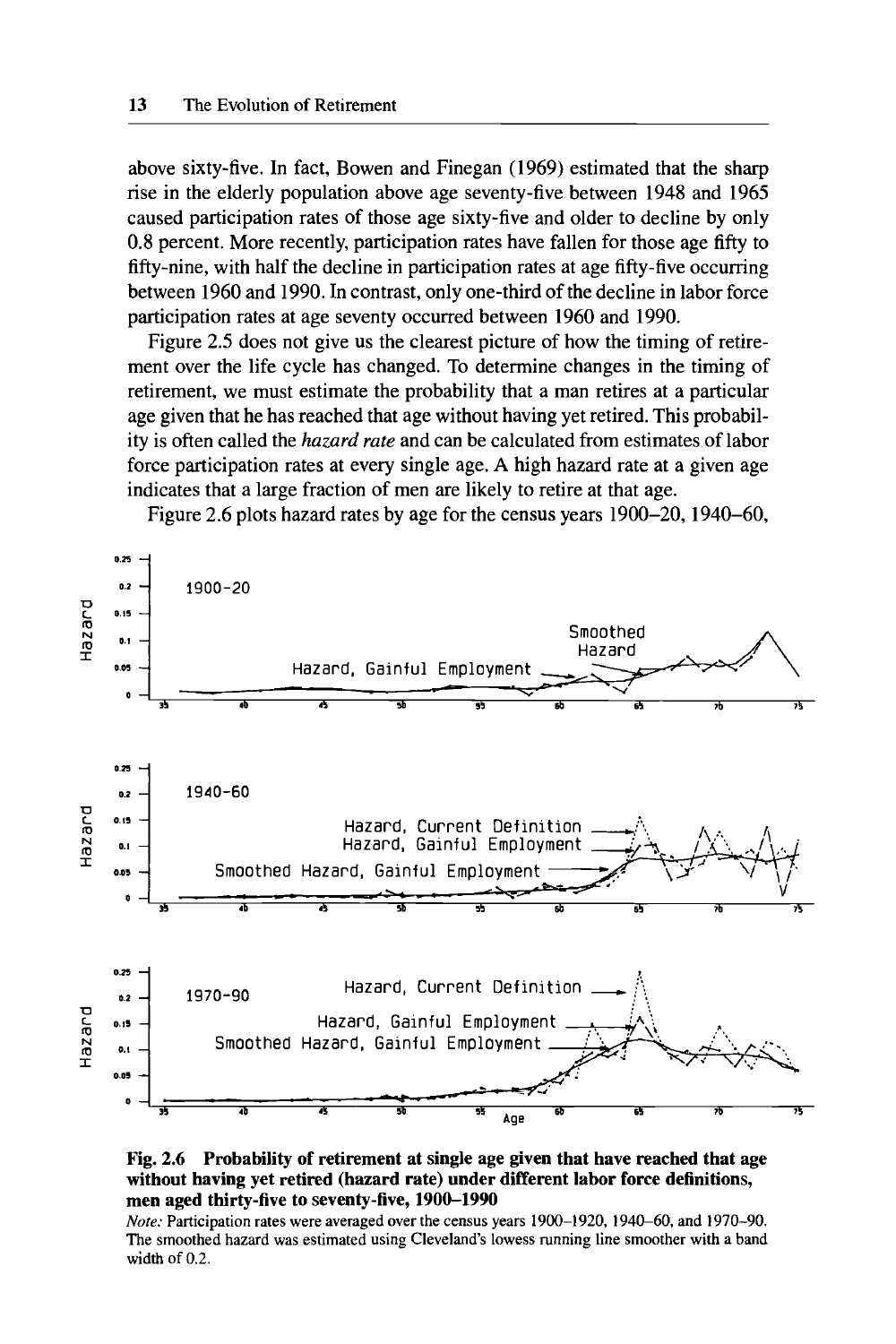and 1970-90. Between 1900 and 1920, the probability of retirement at older ages rose fairly continuously, and no single age demarcated the shift to retirement. But, when Social Security was instituted in 1935, men became eligible for benefits at age sixty-five. The use of sixty-five as a retirement age for Social Security also led to its adoption as a retirement age, often mandatory, by many private pension plans. By 1940-60 there was a pronounced increase in the probability of age-sixty-five retirements, and this probability increased between 1940-60 and 1970-90. A spike in age-sixty-two retirements first becomes evident after 1960. In 1961 Congress amended the Social Security program to permit retirement at age sixty-two with reduced benefits. Age sixty-two is also a common early retirement age in private pension plans. When hazard rates are estimated by single census year, the spike at age sixtytwo is much sharper in 1990 than in previous census years, overtaking that at age sixty-five. A small spike at age fifty-five, the age at which many private pension plans allow benefits for less than actuarial reductions, first becomes evident in 1990.

Thus, although the retirement age was always higher for men in their sixties, it was only after the introduction of Social Security that sixty-five (and later sixty-two) became the dominant retirement age. The existence of a dominant retirement age does not imply that health and productivity deteriorate rapidly after a fixed period. Rather, it suggests that the timing of retirement is determined by economic considerations and perhaps by custom as well.

## **2.3 Explanations**

Retirement requires the individual to have accumulated assets to maintain consumption. By postponing the age of retirement, workers are able to enjoy a higher level of consumption both before and after retirement. The steady withdrawal of workers from the labor force at younger ages suggests either that the retirement income available to workers has increased or that workers are increasingly being forced out of the labor force only to face impoverishment in old age. The belief that the elderly were in need of assistance was propounded by the Social Security Board, which in 1935 argued that "the major part of the industrial population earns . . . scarcely enough to provide for its existence," leading industrial workers to "reach old age with few resources" (Shearon 1938, 3, 33). According to the Social Security Board, older workers were forced out of the labor force because modern industry had no use for them. Recent research has placed more emphasis on the increase in retirement income. This section examines both factors that have pulled workers out of the labor force and factors that have pushed them out.

### 2.3.1 Rising Retirement Income

Among the most popular explanations for the rise of retirement is that individuals can afford it. Rather than retiring because they are debilitated, they are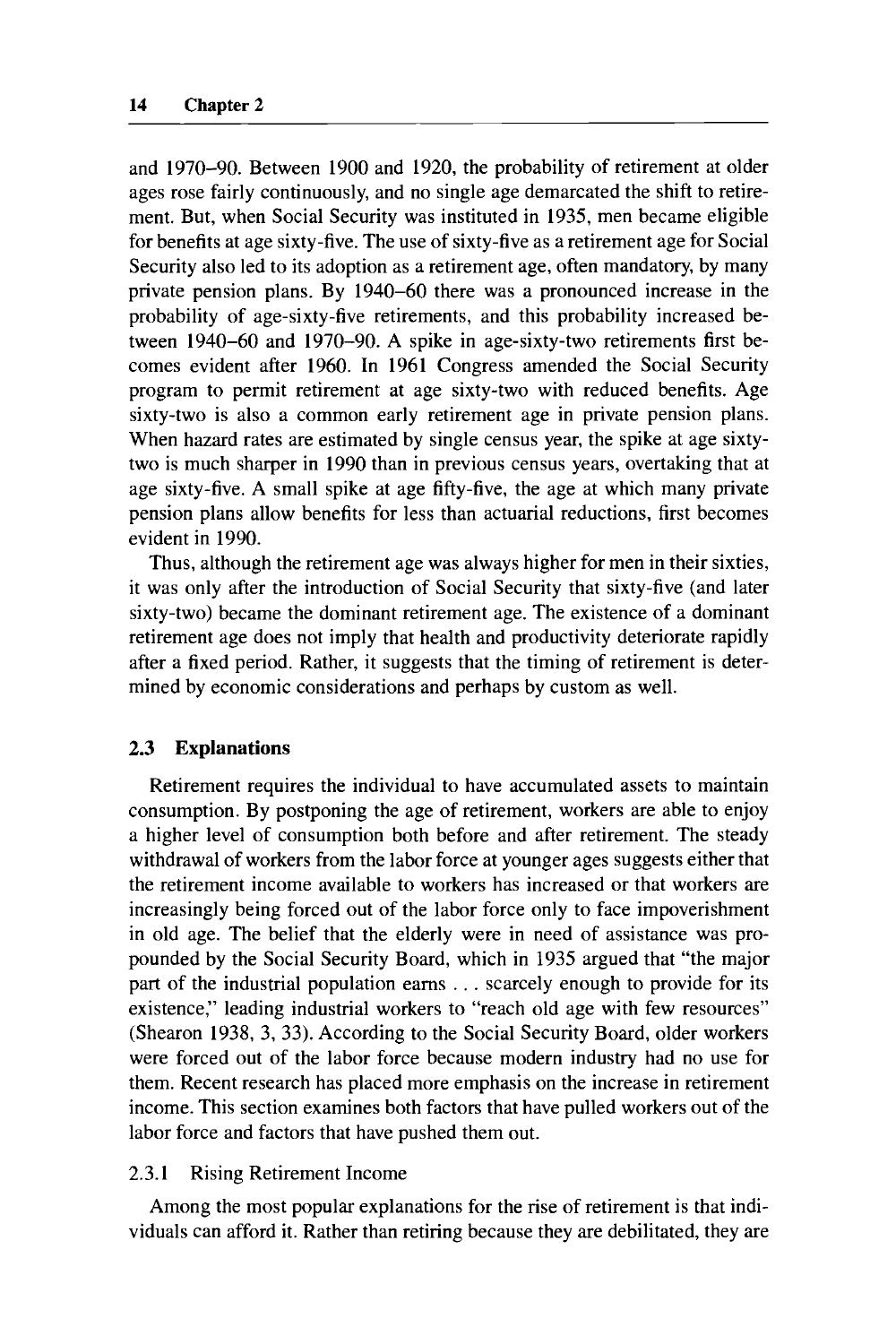retiring to enjoy leisure. If this explanation is true, then it is likely that more individuals are approaching old age with the wealth to support a comfortable retirement.

One way to assess trends in the economic well-being of the aged is to examine trends in home ownership. Information on home ownership is available from both early and recent censuses, whereas income information is available only in more recent censuses. Although information on home ownership is imperfect (because the census does not indicate which household member owned the home), attributing ownership to the household head is a reasonable assumption. Chapter 6 shows that the wealthier, who were more likely to own their own homes, were less likely to reside with family members. Figure 2.7 therefore plots the percentage of men age sixty-five or older owning their own homes by retirement status. Overall, the rate of home ownership declined from 1900 to 1920, largely because of movement out of agriculture, and rose from 1940 to 1990. But, among the retired, home ownership increased between 1900 and 1910, leveled off between 1910 and 1940, and then started to rise. The difference between home-ownership rates among the retired and those still in the labor force narrowed between 1900 and 1990 until, by 1990, there was virtually no difference. The narrowing of home-ownership differentials by retirement status suggests that the retired have increasingly been able to maintain the consumption levels enjoyed by those still in the labor force.

Although most early censuses did not provide wealth or income information, the censuses of 1850, 1860, and 1870 provided information on either real estate wealth, personal assets, or both. These censuses show that the old were much



#### **Fig. 2.7 Home ownership (percentage) among men aged sixty-five or older, by retirement status, 1900-1990**

Note: Home ownership was imputed to the household head. Retirement status was calculated under the concept of gainful employment. The sample includes the institutionalized, who by definition are not home owners. Calculated from the integrated public-use census samples (Ruggles and Sobek 1995).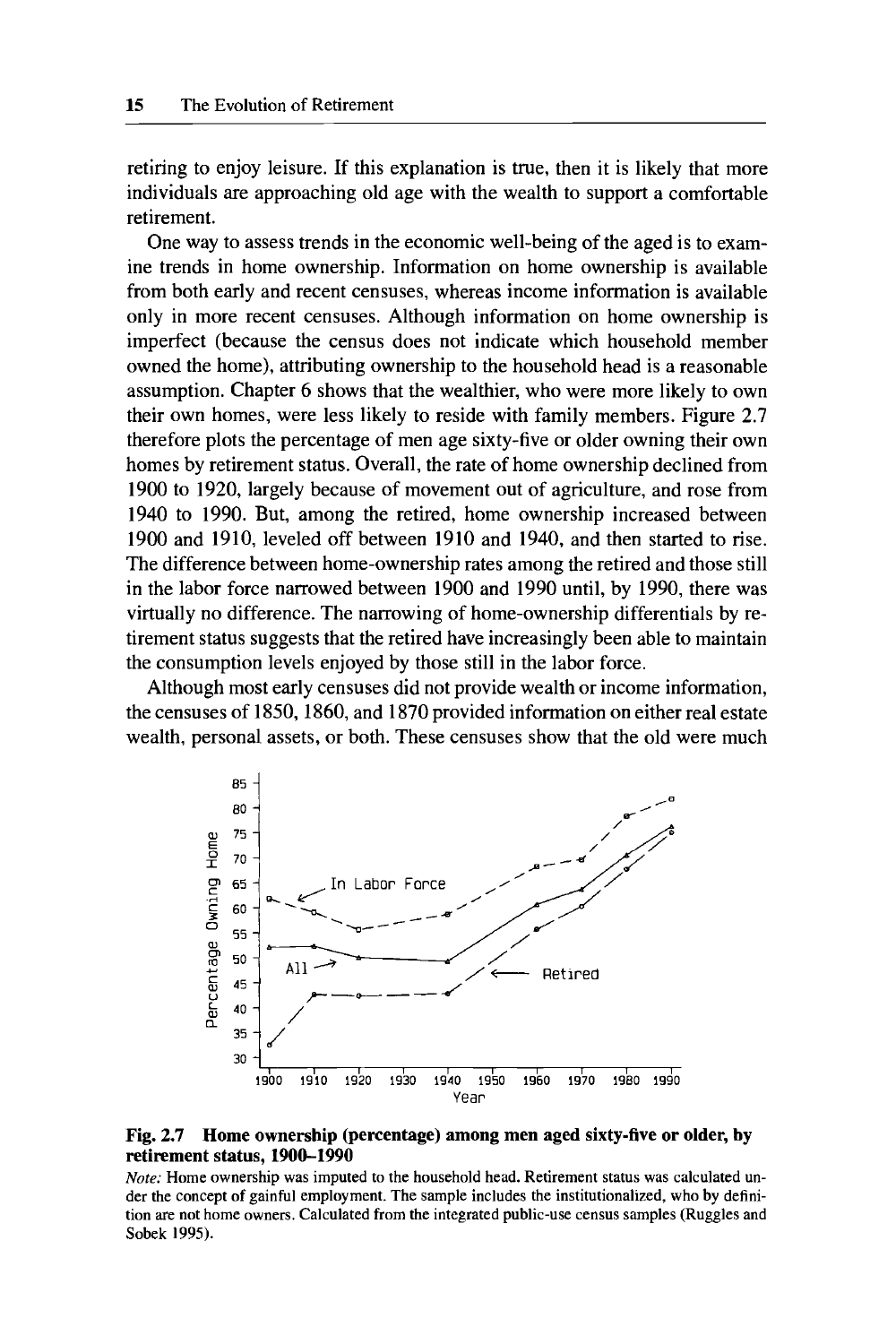wealthier than the young and were becoming more so. Free males in 1850 older than sixty-nine were not as rich in real estate as men in their late fifties, but they still held real estate worth ten times that of men aged twenty to twentynine. Taking both real estate and personal wealth into account, men aged sixtyfive and over in 1870 were much wealthier than any other age group (Haber and Gratton 1994, 71).

Additional evidence can be garnered from the early Consumer Expenditure Surveys of urban middle- and upper-working-class families still participating in the labor force. In both the Consumer Expenditure Surveys of 1889-90 and 19 17-19, there is evidence that families were accumulating modest surpluses at all ages. Although the earnings of the male household head fell rapidly with age, the earnings of children allowed the family to maintain surpluses. Haber and Gratton (1994, 78) found that summing median savings between age twenty-five and age sixty-five yielded assets, in 1918 dollars, of \$1,745 in 1888-90 and \$3,015 in 1917-19. Mean surpluses yielded about \$5,000 in each survey, suggesting that the typical household could expect to save between \$2,500 and \$5,000 in assets by the time the head of the household reached age sixty-five. The range in the general population is likely to be greater. The early Consumer Expenditure Surveys did not survey the unemployed, the retired, the young, and the dependent elderly. They surveyed very few professionals. The population mean may be greater and the median lower. Nonetheless, estimates from these surveys are upheld by studies of the wealth of older people in industrial states in the mid-l920s, in which about 40 percent of the elderly reported wealth of \$4,245 or more.

By annuitizing wealth, Haber and Gratton (1994,79) provide a rough assessment of trends in the economic well-being of elderly couples from 1870 to the mid-1 920s. They find that mean wealth in 1870 implies that about 20 percent of men age sixty-five and over could have financed a ten-year annuity of \$23 1 in 1917 dollars. The 1917–19 Consumer Expenditure Survey and studies from the 1920s therefore indicate that, by the late 1910s and early 1920s, 40-50 percent of men could finance a ten-year annuity of \$616 in 1917 dollars.

Today, the median nonhousing wealth of households with heads aged sixty to sixty-five is \$19,191 in 1917 dollars.<sup>1</sup> Since the median wealth of an elderly couple was about \$3,000 in 1917, the assets of the elderly have risen over sixfold, an increase greater than that in GNP since 1917. Furthermore, the composition of these assets has changed. Among households with heads aged sixty-five to sixty-nine in 1991 the median of Social Security and pension wealth combined was \$115,200, whereas the median of liquid financial assets was only \$14,000 (Poterba, Venti, and Wise 1994). In the past retirees were largely dependent on their own savings and on their families for support. Private pensions were rare, and old-age assistance programs had not yet been instituted.

The first private pension plan was founded by American Express in 1875, but growth in pensions was slow. Only twelve private pensions existed in 1900.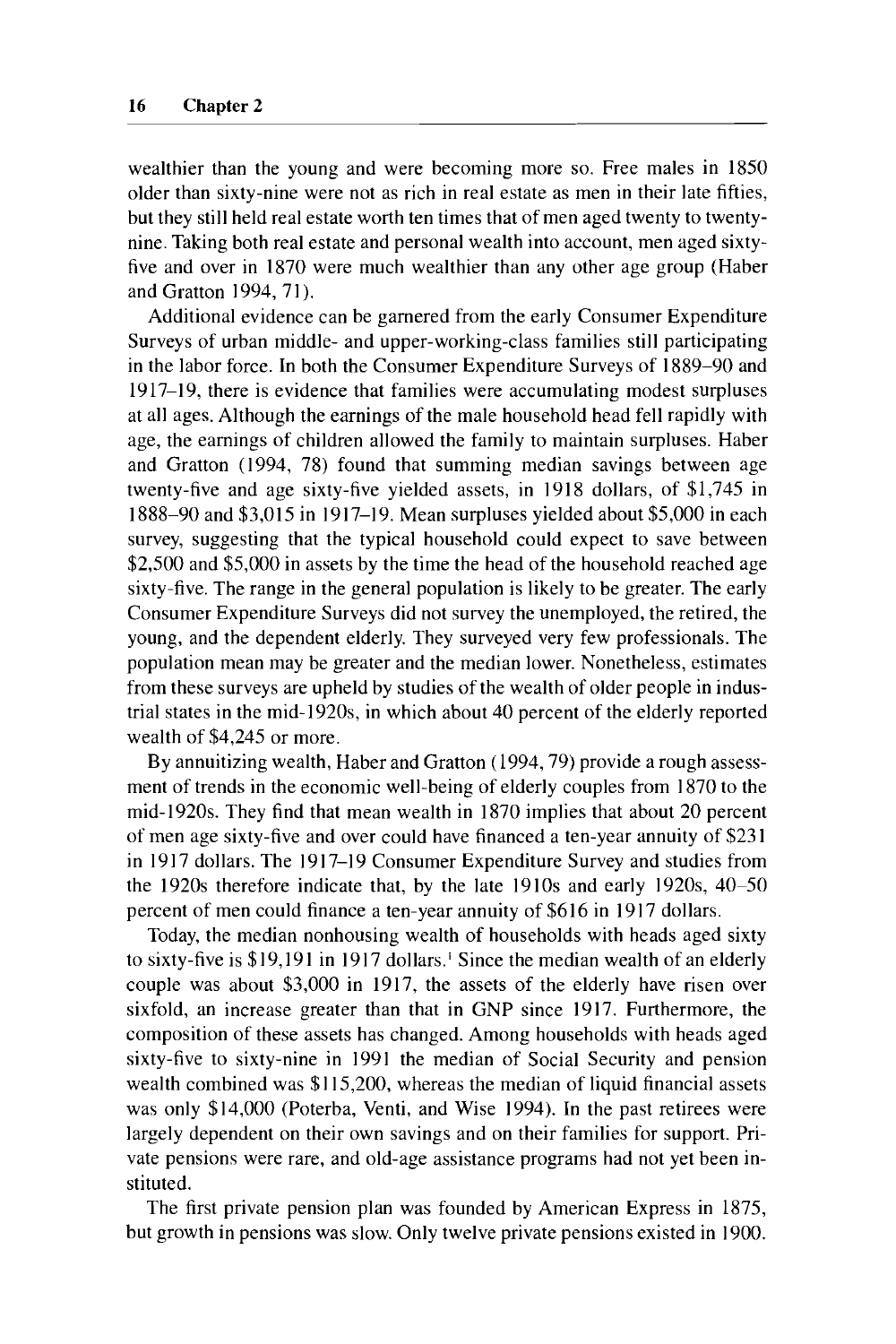The plans were typically noncontributory, paid out only very small sums of money, and could be withdrawn at any time at the discretion of the employer.<sup>2</sup> The federal government had no regular retirement or pension system for its employees until 1920. In the 1920s, changes in state laws led to the growth of contributory plans with mandatory deductions. By 1930, 2.7 million employees, about 10 percent of all private wage and salary workers, were covered by retirement plans. The tax incentives incorporated in the Revenue Act of 1942 assisted the expansion of pension plans after World War 11, and 41 percent of all private wage and salary workers were covered by 1960, almost 50 percent by the mid-1980s (see fig. 2.8).

For the median elderly household today, Social Security, not pension payments, constitutes the major portion of income. The first state-provided oldage pensions were instituted in Arizona and Alaska in 1915.<sup>3</sup> Similar programs were enacted in Montana, Nevada, and Pennsylvania by 1923, and by 1929 pension programs were in place in Wisconsin, Kentucky, Washington, Colorado, Maryland, California, Utah, Minnesota, and New York. By the end of 1934 there were old-age pension laws in twenty-eight states, plus Alaska and Hawaii. These state programs were limited in scope. States did not necessarily make their programs mandatory. In many states, the pensionable age was seventy, and pensions were restricted to the very poor who did not have financially responsible relatives. In addition, pensions were given only to those who had resided within the state for a period of, generally, fifteen years, that is, a long time.

**As** first instituted in 1935, Social Security contained two programs providing assistance to the elderly. One was Old Age Insurance, which in 1939 be-



#### **Fig. 2.8 Percentage of private wage and salary workers covered by pension plans, 1930-87**

*Nore:* Compiled from Series H 287-304 in U.S. Bureau of the Census (1975,353) and table 4.1 in **Beller** and Lawrence (1992,75).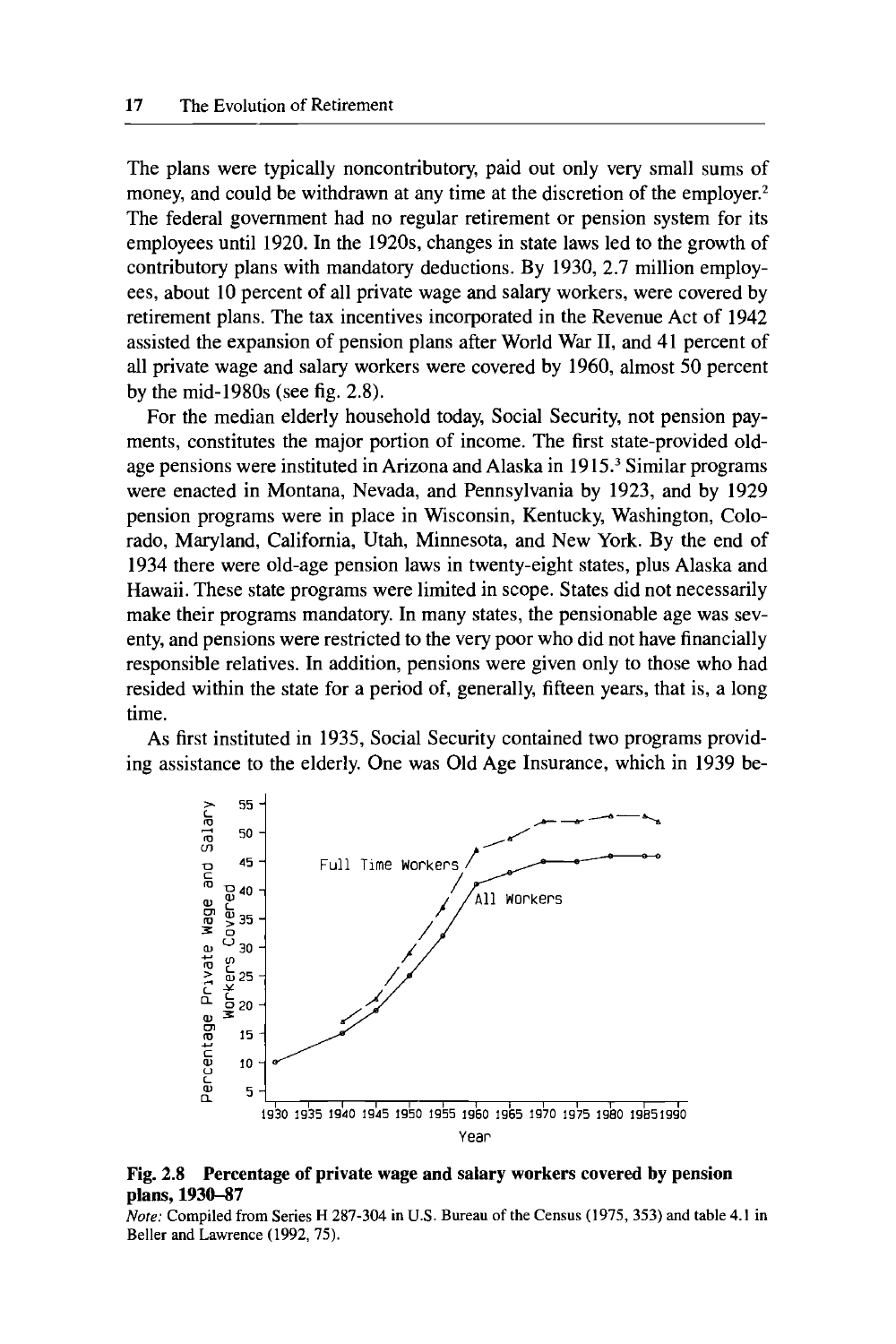came Old Age and Survivors Insurance. The other was Old Age Assistance, which was a joint federal-state venture with the federal government matching state expenditures on a one-to-one basis up to a specified maximum per recipient. By 1940, all states had a program, and *22* percent of all individuals sixtyfive and older were receiving benefits. Old Age Assistance remained the major income program supporting the elderly until 1950.4

The Social Security Old Age and Survivors Insurance program was initially small and inconsequential.<sup>5</sup> One-time lump-sum benefits were paid in 1937, but it was not until 1940 that monthly benefits first became payable. The program remained small until 1950, when coverage was extended to an additional 10 million persons, eligibility conditions were liberalized, and benefits were increased by 77 percent. The liberalization continued throughout the 1950s with increases in benefits, the expansion of coverage to farmers, farm laborers, domestic workers, and the self-employed, and the provision of monthly benefits to disabled workers aged fifty to sixty-four. The liberalization of qualifying rules for disability benefits and the increasing generosity of these benefits may be partially responsible for declines in labor force participation rates among workers aged fifty to sixty-four. In 1961 men were permitted to retire at sixtytwo with reduced benefits, and in 1965 hospital insurance was provided to men sixty-five and over. Between 1968 and 1973 benefits were increased in every single year. Retrenchment did not come until 1977, when the indexation formula for benefits that produced an overadjustment was corrected, and until the 1980s, in the form of delays in cost-of-living adjustments, taxing half the benefits of upper-income recipients, and changes in the age of retirement for twenty-first-century retirees.

Most individuals today finance their retirement primarily through the Social Security system. Poterba, Venti, and Wise (1994) find that, for those aged sixty-five to sixty-nine in 1991, median Social Security wealth was three times as large as financial assets and employer-provided pensions combined. Hurd (1994) finds that, in 1986, 81 percent of elderly households received over half their income from Social Security, with 40 percent having no income from assets and 74 percent no income from private pensions or annuities. In 1987 Social Security was the only source of income for 14 percent of beneficiaries (Sherman 1989,6). This need not be so. The elderly could finance their retirement through employer-provided pensions or private savings. Ultimately, what determines the amount of money available for retirement is income. The rise of private and government pensions, Social Security, and private savings reflects the growth of incomes. Those with higher incomes are better able to save and still maintain a high consumption standard while working. Pension and, to a lesser extent, Social Security benefits are determined by past wages. Individuals may simply have substituted away from other forms of savings (see, e.g., Ippolito 1986). After all, why keep money in a savings vehicle whose earnings are subject to taxation? But the form that workers' savings take does matter for retirement decisions. The growth of private and government pensions un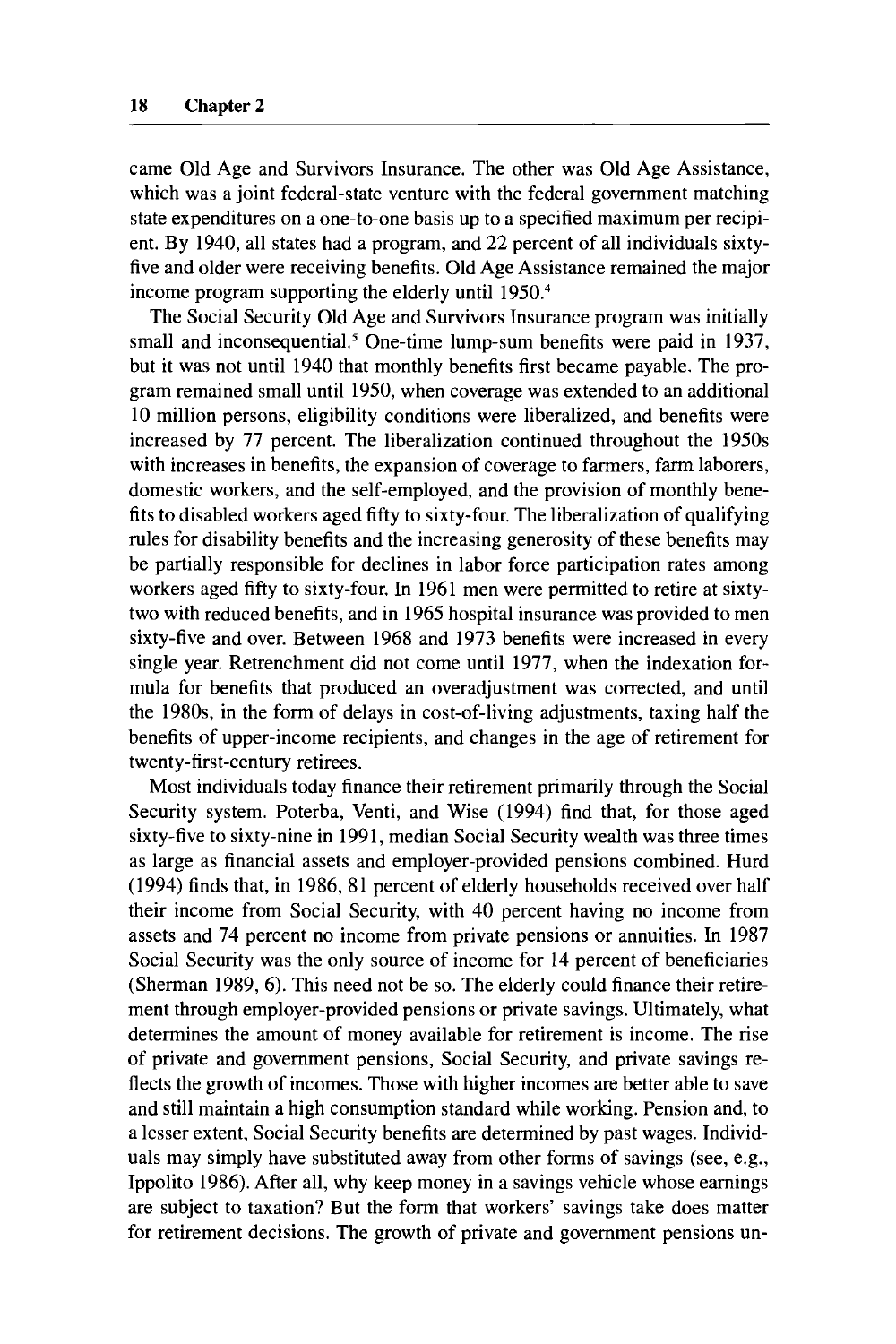doubtedly made savings more convenient and efficient and provided tax incentives for saving for old age. The first cohorts to collect Social Security benefits received unexpected retirement windfalls. In addition, both Social Security and most private pension plans incorporate substantial financial incentives to retire early. The incentives provided by firm pension plans are far greater than those provided by Social Security benefits. Workers who retire later do so under less advantageous conditions. In fact, the empirical estimates discussed below suggest that the magnitude of the effect of a dollar in private pension wealth is very different from that of a dollar in Social Security wealth, which in turn is very different from that of a dollar in asset holdings.

The financial incentives toward retirement incorporated in Social Security and private pension plans come in two forms. The wealth provided by Social Security and private pension plans encourages more retirement. But how benefits accumulate matters. Under Social Security, workers who retire after sixtyfive do not receive **an** actuarially fair increase in benefits to account for the reduction in the number of years that they will be collecting benefits. Because Social Security accrual is a small proportion of wage earnings for high-wage workers but a significant proportion for low-wage workers, the inducement to leave the labor force at age sixty-five is inversely related to wage earnings. Because higher-paid workers are more likely to be covered by private pension programs, they are more likely to be affected by the work disincentives of private pension programs. The typical formulas used in determining firm pension benefits encourage continued employment until a given age, generally between fifty-five and sixty, and then provide incentives to leave the firm because the annual additions to retirement wealth are reduced or even negative. In most firms the addition to retirement wealth after age sixty-five is negative.

Estimates of the effect of private pensions on labor supply are typically large. For example, Stock and Wise (1990) estimate that raising the early retirement age from fifty-five to sixty would reduce the number of employees who are retired by age sixty by 35 percent.<sup>6</sup> Nonetheless, there is considerable disagreement about the overall effect of pensions on retirement trends. Anderson, Gustman, and Steinmeier (1997) attribute about a quarter of the trend toward earlier retirement by men in their early sixties from 1970 to the mid-1980s to the combined effects of private pensions and Social Security. One problem in trying to identify the effect of pensions is that nationally representative data cannot be used to draw inferences about labor supply behavior because they lack detailed pension plan information. But firm data tell us only whether a worker leaves the firm, not whether he withdraws from the labor force. An additional difficulty is that, if firms shape pensions to suit the tastes of workers, researchers may overestimate the effect of pension incentives on retirement. Finally, models that incorporate pension accrual patterns into the retirement decision may incorrectly assume that the exact details of pension plans and the complex calculation of accrual are fully understood by both workers and managers.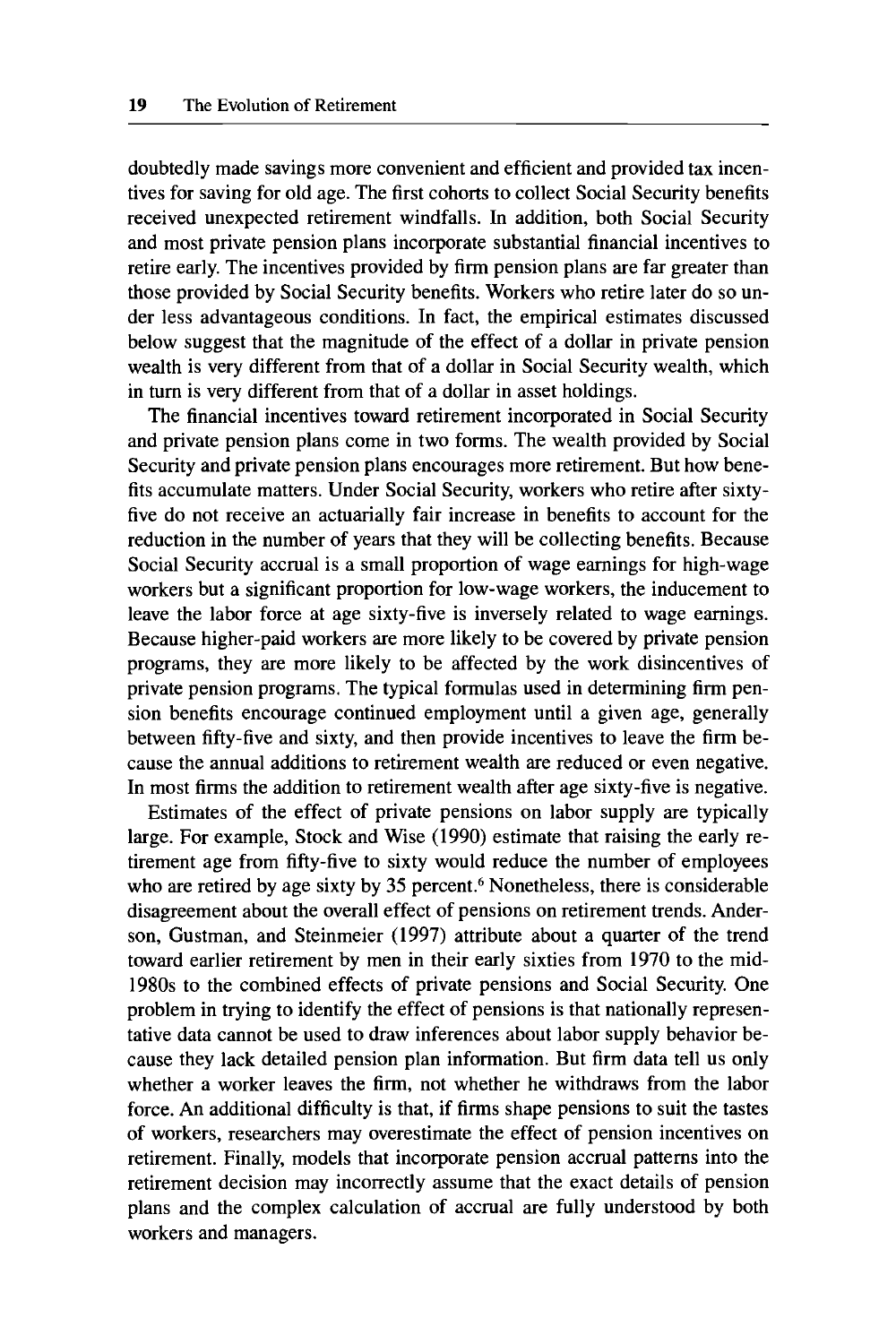The accrual patterns of private pensions that provide incentives to retire at specific ages cannot explain why so many men retire at ages sixty-two and sixty-five. The economic inducements to retire at sixty-five, instead of sixtyfour or sixty-six, are relatively small (Lumsdaine, Stock, and Wise 1996). Pension accrual patterns are an even less likely explanation for the increase in retirements at age sixty-two. Kotlikoff and Wise (1987) found that only 2 percent of the 988 pension plans that they surveyed exhibited any large change in pension accrual that would induce extra retirement at sixty-two. The availability of Social Security benefits may explain why so many men retire at sixtytwo. If workers are liquidity constrained, they will retire only on becoming eligible to receive Social Security benefits.

Estimates of the effect of Social Security on labor supply tend to be smaller than those of private pensions and suggest that the existence of Social Security is an inadequate explanation of recent retirement trends. Hausman and Wise (1985) estimate that an extra \$10,000 in Social Security wealth at ages sixtytwo to sixty-four leads to only a 1.7 percent increase in the probability of retirement and at ages sixty-five or older to about a 4.0 percent increase. They estimate that increases in Social Security benefits from 1969 to 1973 could account for at most one-third of the decrease in labor force participation rates among men aged sixty to sixty-four and less for men sixty-five years of age or older. Burtless (1986) finds that these increases played an even smaller role.<sup>7</sup> Moffitt (1987) estimates that the growth of Social Security accounted for only 15 percent of labor force participation reductions in the 1970s. Krueger and Pischke (1992) use time-series data to examine cohorts whose Social Security wealth was reduced because of the 1977 amendments to the Social Security Act. They find that Social Security wealth had only a small and statistically insignificant effect on the retirement rate.

The labor force participation rates of men age sixty-five and over, as plotted in figure 2.2 above, provide no evidence that the institution of Social Security affected the trend in retirement. By the time Social Security began to pay monthly benefits in 1940, 58 percent of the total decline in male labor force participation rates from 1880 to 1990 had already occurred. No discernible effect of old-age insurance programs is seen in the participation rates of other countries either. In Britain the first means-tested old-age pensions were paid to people age seventy and over in 1909, but the British labor force participation rates plotted in figure 2.2 show no acceleration in trend. Beginning in 1928, contributory pensions were paid to workers over age sixty-five who had made the requisite number of contributions, but there was no retirement condition. It was not until the National Insurance Act of 1946 that workers were required to withdraw from full-time employment in order to qualify for benefits. But this date does not mark a deviation from the aggregate trend either. The deviation in trend in the German series coincides with the financial crisis of the Weimar Republic, not with changes in invalidity and old-age insurance. **Al**though invalidity and old-age pensions were established in 1883 and 1889,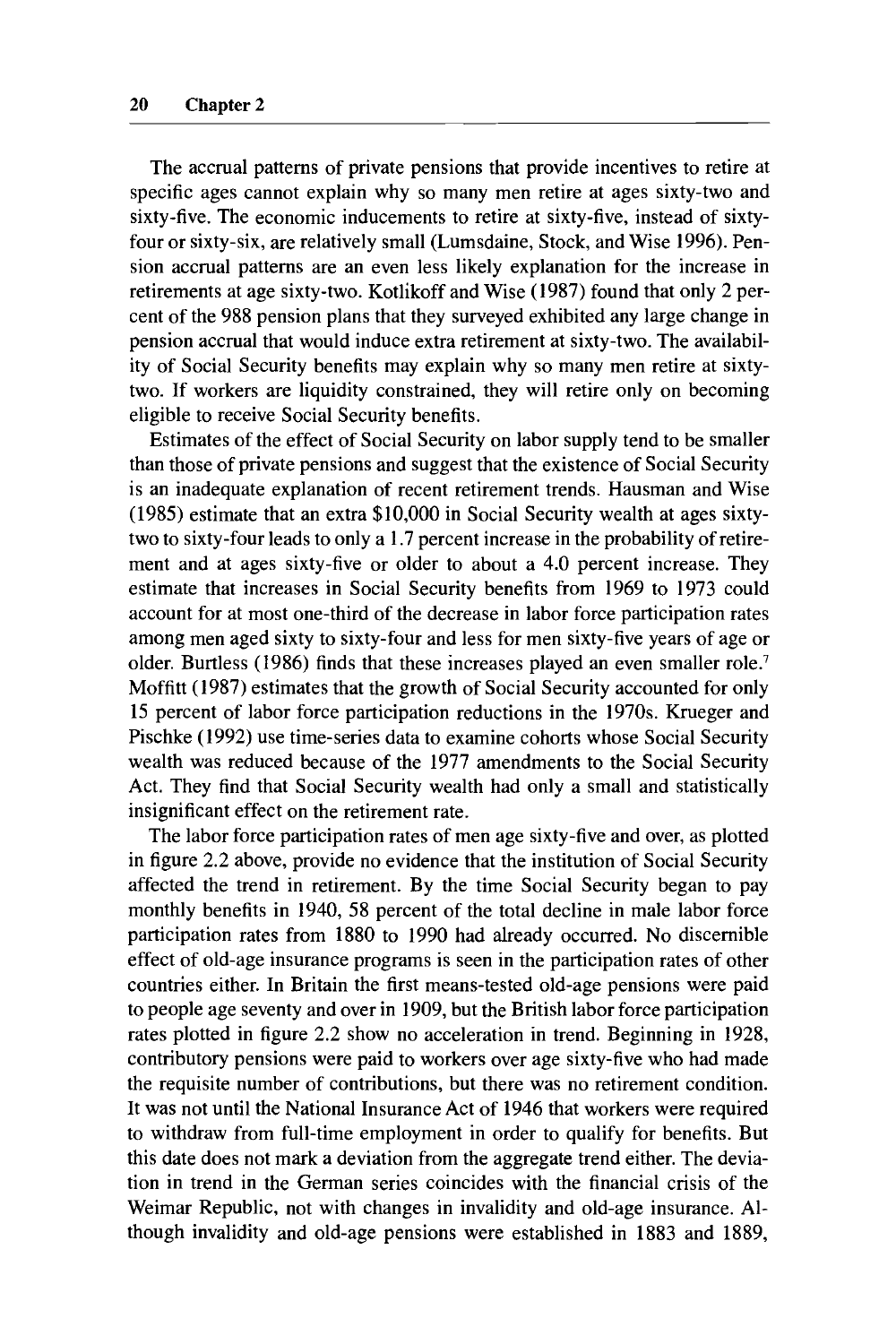respectively, participation rates barely declined between 1882 and 1895. In France voluntary old-age insurance was instituted in 1895 and made compulsory in 1910, but participation rates increased somewhat after 1910.

Researchers have found that increased assets also have a small effect on retirement rates and, for an equal discounted present value of wealth, a smaller effect than Social Security. Hurd and Boskin (1984) find that, although workers in the highest asset quartile retire more frequently, variation in retirement probability with assets is small. Hausman and Wise (1985) find that, on average, an extra \$10,000 in liquid assets leads to only a 0.16 percent increase in the probability of retirement. Diamond and Hausman (1984) find that, on average, an extra \$1,000 in wealth reduces time until retirement by 6 percent, whereas an extra \$1,000 in Social Security wealth reduces time until retirement by about 15 percent. The observed effect of assets on retirement may be relatively small because, in contrast to Social Security wealth, assets holdings are more likely to be accurately predicted by individuals. That many Social Security increases were unexpected may have induced more retirements. Alternatively, assets may have little effect on the labor force participation decision because asset holdings are relatively small. A survey by Merrill Lynch ("Employees Need to Save More Money for Retirement" 1994) reported that only 61 percent of preretirees had savings and investments apart from an employer-sponsored pension plan.

The empirical evidence on the role of rising retirement income has been mixed. One problem has been that most research on the subject has used crosssectional data for the period after the 1960s even though the labor force participation rates of older men have been declining since 1880. For men age sixtyfive and over, 70 percent of the decline in participation rates occurred before 1960. If we are to understand the long-term trend, we cannot apply crosssectional estimates from the period after the 196Os, when retirement rates were already high, to the past. In chapter **3** I therefore use data from 1900 and 1910 on Union army veterans receiving Union army pensions, data that allow me to examine the effect of the first major pension program in the United States.

In chapter **3** I argue that, at the beginning of the century, increased wealth had a substantial effect on retirement. This implies that rising incomes could account for much **of** the rise in retirement since 1880. But increasing incomes cannot be the only explanation. In chapter **3** I also show that the responsiveness of retirement **to** income has decreased, suggesting that the role of other factors-such as declining health, sectoral shifts in the economy, technological change, or an increased demand for retirement because it has become relatively more attractive and inexpensive—must be investigated.

## 2.3.2 Pushing Out the Old

The notion that older men were pushed out of the labor force by such factors as declining health, increased unemployment, sectoral shifts in the economy, and technological change has a long history. Early twentieth-century writers on the old argued that technological change in manufacturing was forcing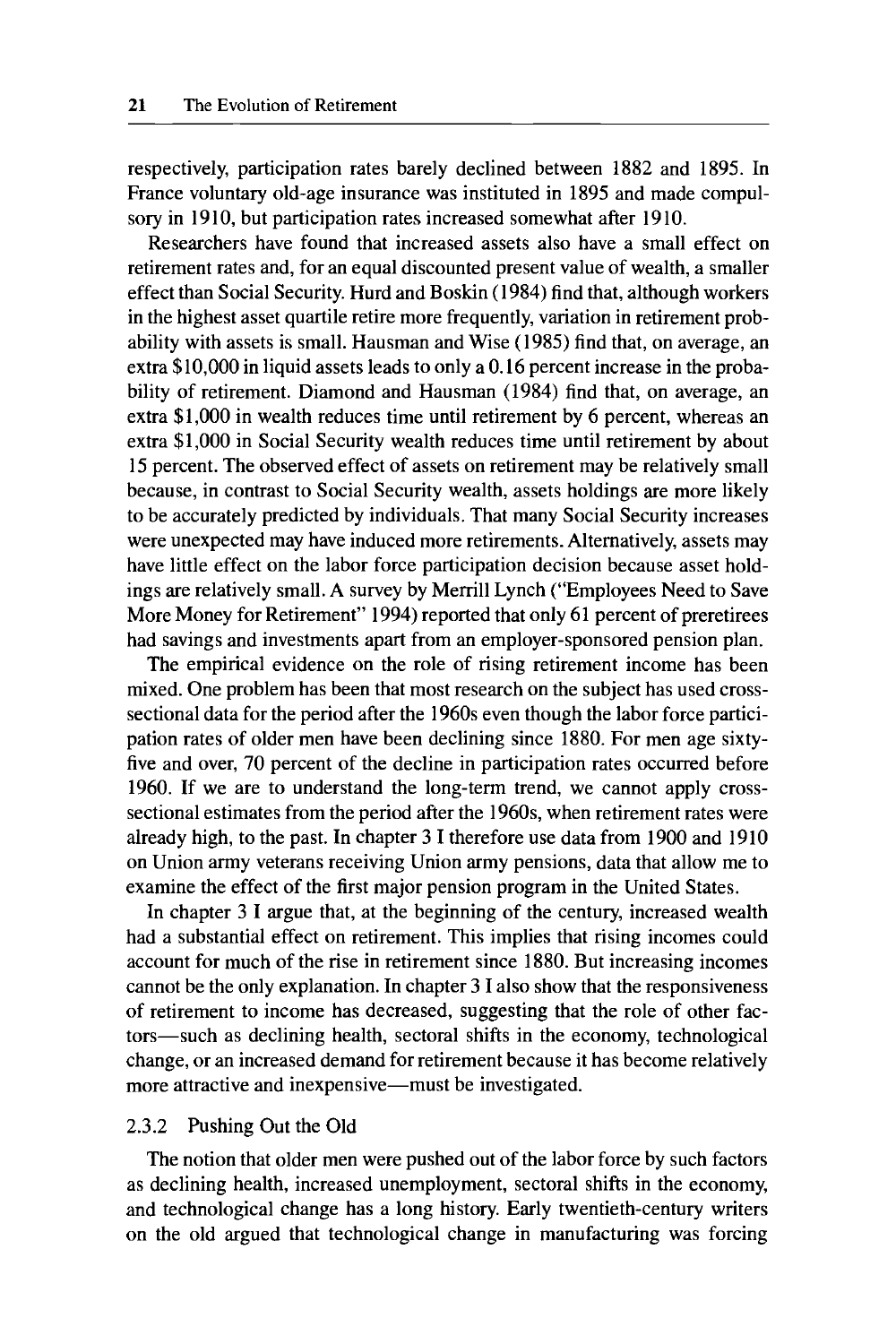older men out of the labor force. Machinery was increasingly operated at such fast speeds that older workers could not keep pace and were relegated to the "industrial scrap heap." They were condemned to be casual laborers or county charges because no firm would hire them. A manager interviewed by the Lynds in their study of Middletown in 1924 claimed that "in production work 40 to 45 is the age limit because of the speed needed in work" (Lynd and Lynd 1929, 33). The U.S. Committee on Economic Security (1935) justified the Social Security Act on the grounds that a worker's "advanced age or invalidity renders him incapable of an effective part in productive enterprise" (p. 137). The technological explanation persisted into later decades, becoming prominent in the writing of gerontologists in the 1960s.

But behind the indictment of technology lies the myth of a rural American past in which workers could labor into old age because there were always jobs for old men on farms or in leisurely self-employment. The Lynds described the older, rural world as one "where the physical decline is gradual and even the very old are useful," contrasting it with the rapid and abrupt superannuation faced by industrial workers (Lynd and Lynd 1929, 35). This appeal to a pastoral, rural past was echoed by Supreme Court Justice Cardozo when he upheld the constitutionality of Social Security in 1937, arguing that the number of the aged "unable to take care of themselves is growing at a threatening pace. More and more of our population is becoming urban and industrial instead of rural and agricultural."<sup>8</sup>

Trends in labor force participation rates arrayed by extent of urbanization belie the view that the experience of the elderly in urban areas represented a dramatic departure from that of the elderly in rural areas. Figure 2.9 plots labor force participation rates for men age sixty-five or older by farm residence, residence in a rural area but not on a farm (an unincorporated area or an incorporated area of fewer than twenty-five hundred people), residence in an urban area (an incorporated area of twenty-five hundred or more), and residence in a metropolitan area (either an area with a large agricultural population or an area integrated with a central city). These areas would differ not just in the extent of agricultural employment but also in the degree of self-employment. In 1910, 24 percent of older workers not living on a farm but living in a rural area were self-employed, as opposed to 19 percent in urban areas and 17 percent in metropolitan areas.

Labor force participation rates were falling for all men after 1880 regardless of residence, as figure 2.9 shows. Although the 1880-1940 decline was especially pronounced in metropolitan areas, there were declines in rural areas and among farm residents as well. When an aggregate participation rate is calculated for both farm residents and rural, nonfarm residents, this overall participation rate is higher than that observed in urban areas. The early social reformers' idealized view of rural employment might explain the difference in levels, but it cannot explain the trend common to both rural and urban areas.

One further aspect of the data presented in figure 2.9 must be mentioned. It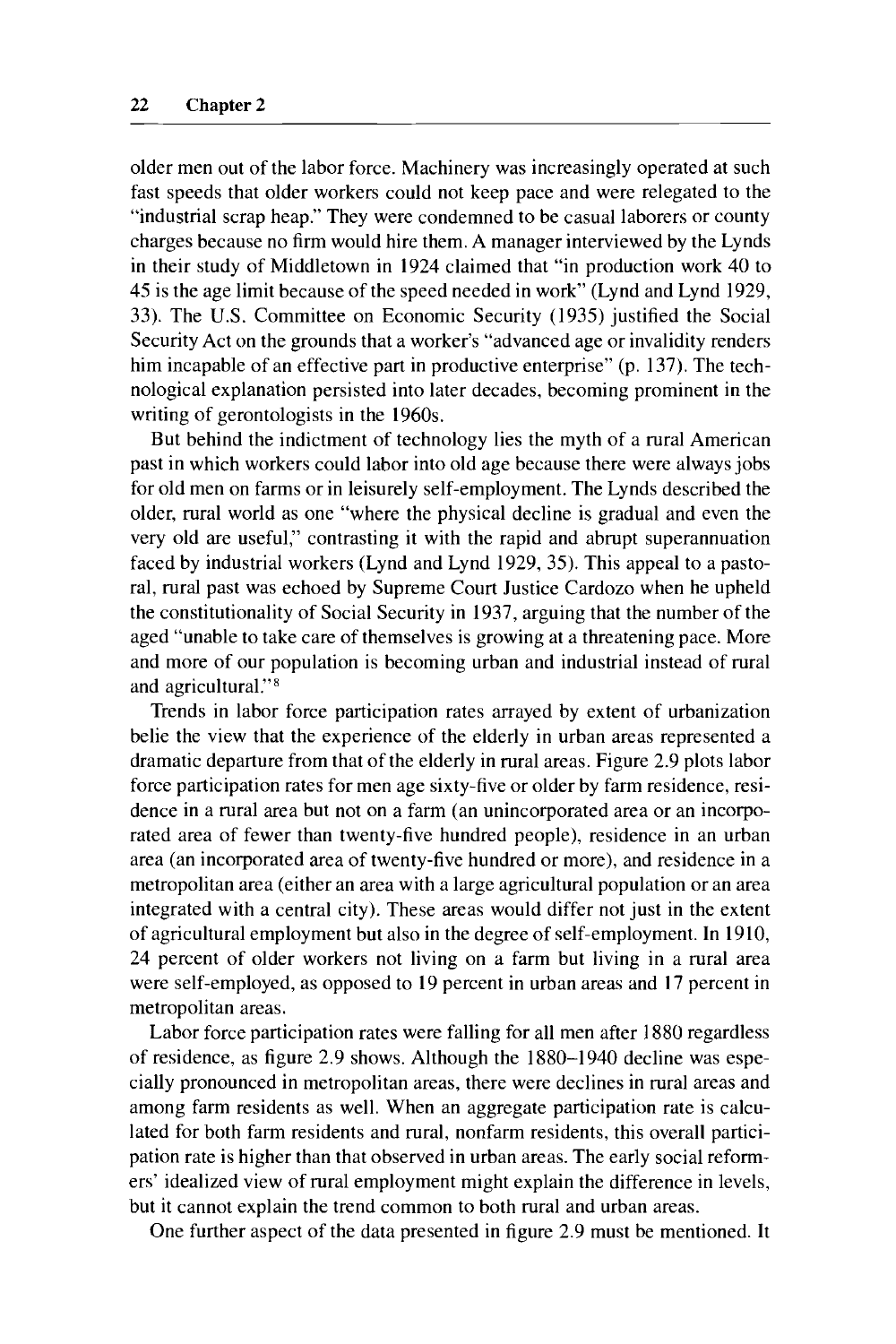

#### **Fig. 2.9 Labor force participation rates for men aged sixty-five and over, by extent of urbanization, 1850-1990**

*Nore:* A rural area is defined as an unincorporated area or an incorporated area of fewer than 2,500 people, whereas an urban area is defined as an incorporated area of 2,500 or more people. After 1940 the definition of metropolitan areas varies slightly from year to year but basically covers areas with either large nonagricultural populations or areas integrated with a central city. Estimates of participation rates in rural, nonfarm, and urban areas are based on the current definition of the labor force from published census volumes and have been adjusted to account for differences in participation rates under the current definition and under the concept of gainful employment. All other labor force participation rates were estimated from the integrated public-use census samples (Ruggles and Sobek 1995) using the concept of gainful employment.

appears that men living on farms had remarkably high labor force participation rates-87 percent in 1880 and 62 percent in 1940, compared to those of nonfarm men of 66 and 37 percent, respectively. Fifty percent of men age sixtyfive and over were living on a farm in 1880, but by 1940 the proportion had fallen to 22 percent. Had the percentage of older men remained 50 percent in 1940, overall participation rates would have fallen by only 24 percent instead of 43 percent. This type of calculation has led researchers to argue that the fall in the participation rates of the elderly prior to 1940 was largely driven by the decline of farming. Farmers, however, were actually no less likely to retire than nonfarmers. Because they often retired by leaving their farms, the data cannot be used in this manner. This point will be taken up again in chapter 5.

Older men may have been pushed out of the labor force because, once they became unemployed, firms may have been unlikely to hire them. Wentworth (1945) reported that over half the individuals surveyed between 1941 and 1942 cited being laid off as their reason for retirement. The **U.S.** Committee on Economic Security (1935, 146) noted: "Once unemployed, older workers tend to have great difficulty in finding reemployment and their chances of reabsorption become less and less with advancing age." Slichter (1919, 155) wrote that "the loss of his job by a semi-skilled worker over 40 or 50 is likely to mean a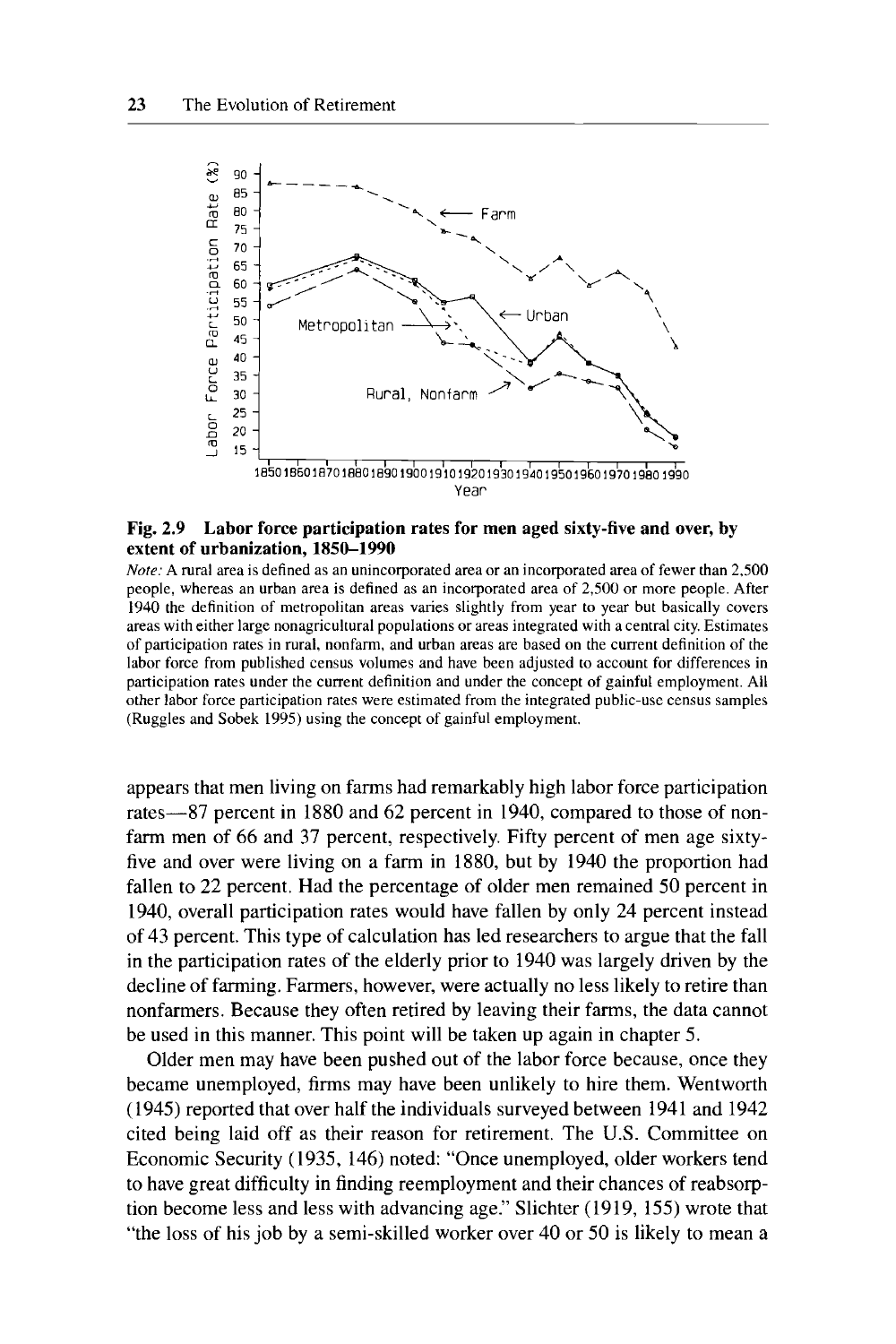permanent reduction in his earnings capacity, for he will have great difficulty in obtaining a job as good as his previous one." In the 1920s many firms began to prohibit or restrict the hire of new workers older than forty-five or fifty. In his ruling on Social Security Supreme Court Justice Cardozo cited a study reporting that, in 1930, "out of 224 American factories investigated, 71, or almost one third, had fixed maximum hiring age limits; in four plants the limit was under 40; in 41 it was under 46. In the other 153 plants there were no fixed limits, but in practice few were hired if they were over 50 years of age." A firm that needs to train its workers would much rather train a younger worker than an older worker because it can recoup its investment costs over many years. Younger workers had the advantage of physical strength at a time when many jobs were dangerous and physically exhausting. They also had an additional advantage. The rapid advances in high school education in the 1920s meant that younger workers had a much better general training.

The difficulties faced by older workers can be seen in the 1900 and 1910 census data. Margo (1993), for example, finds that the probability of long-term unemployment rose with age and that, the older a worker was when he became unemployed, the more likely he was to retire subsequently. A worker's probability of entering unemployment did not increase with age, but his probability of leaving unemployment declined with age. Lee (1996) finds that long-term unemployment in 1900 or 1910 greatly increased the odds of retirement within the next ten years. The difficulties faced by older workers may be even greater today because the probability that an unemployed worker will leave unemployment has decreased since 1910. In chapter 5 **I** examine the effect of increases in unemployment spells on retirement rates and investigate why unemployment spells have increased, concluding that the probability of leaving unemployment may have fallen because better income prospects now enable workers to reject the first job that becomes available, not because finding a new job has become increasingly difficult. Long-term unemployment could be a causal factor behind increasing retirement rates, but only if workers can afford to reject the first job that becomes available. Once unemployed, older workers will retire on not being able to find a satisfactory job, if they can afford to.

When firms adopted pension plans, many also adopted mandatory retirement provisions. One reason employers might want to impose mandatory retirement on their workers is if they offered wages tied to seniority rather than marginal product (Lazear 1979). Although such a wage structure would reduce turnover, it would lead younger workers to be paid less and older workers more than their marginal product. Compulsory retirement would allow firms to remove more expensive older workers and to offer younger workers incentives, in the form of promotions, to remain with the firm. The outlawing of mandatory retirement before age seventy by the 1978 Age Discrimination Act has allowed researchers to assess the effect of mandatory retirement (e.g., Burkhauser and Quinn 1983). On the whole, the effects of mandatory retirement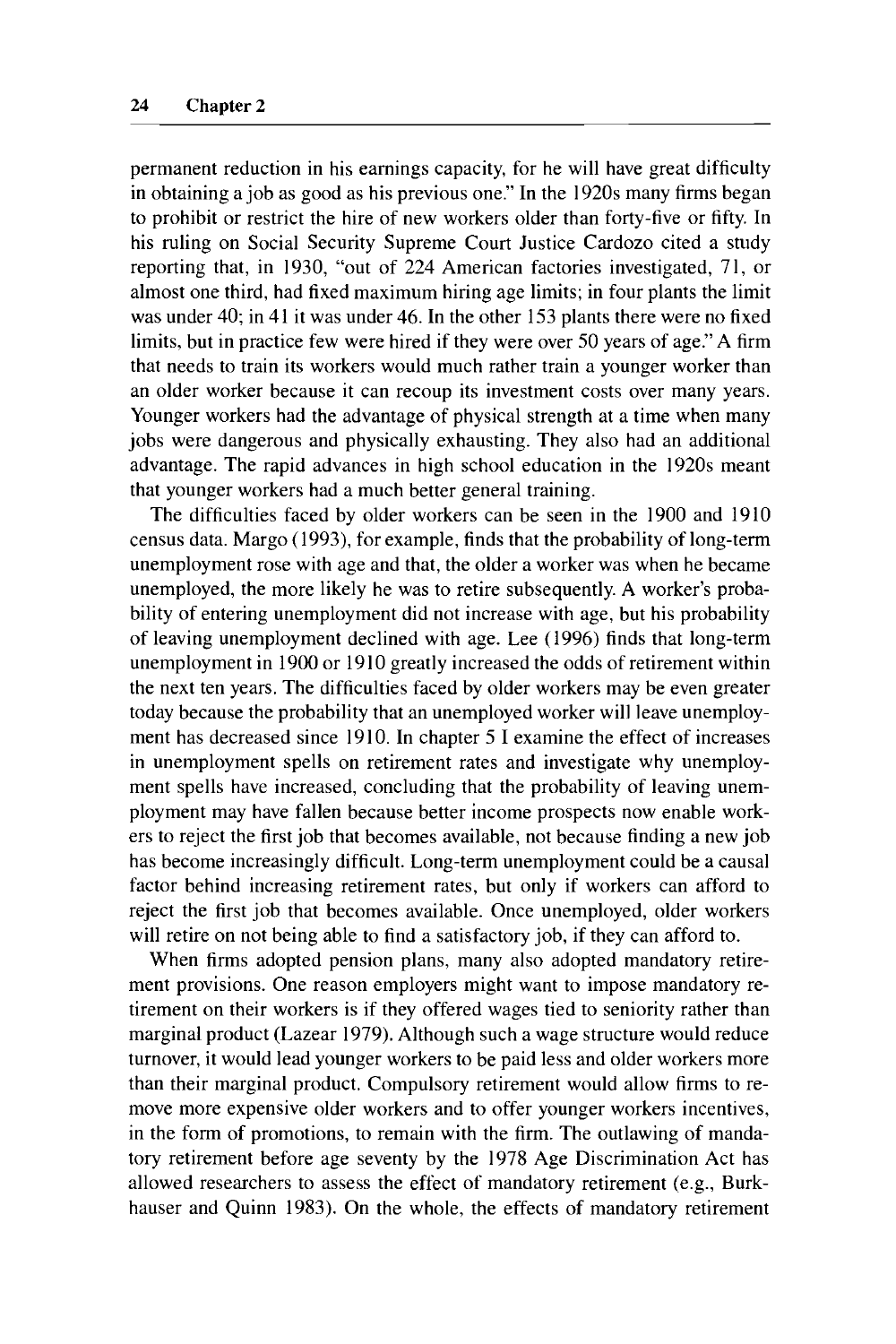appear to have been small, perhaps because it has been intertwined with financial incentives to retire and these have remained in place.

Another factor that pushes older men out of the labor force is poor health. One-third of the retirees studied by Wentworth (1945) between 1941 and 1942 stated that they had retired because of illness or failing health. Older men today still commonly cite poor health as one of their main reasons for withdrawing from the labor force. Recent data indicate that health plays an important role in retirement decisions.<sup>9</sup> Some researchers have pointed to increasing morbidity and disability rates as evidence that average health has worsened (e.g., Riley 1989; Verbrugge 1984) and therefore has led to rising retirement rates. According to this view, improvements in medical efficacy have led to an increased burden of chronic conditions by permitting the survival past age sixty-five of impaired individuals who in higher-mortality regimes would have died from acute diseases at earlier ages. I address the issue in chapter 4, in which I show that, not only has average health improved, but health has also become less, not more, important to the labor force participation decision.

## **2.4 Development of a Retirement Lifestyle**

A man who retired in 1880 could expect a very different life from that of a man retiring today. In the past retirees were much more dependent on their families and friends for assistance. The 1919 Ohio Commission on Health Insurance and Old Age Pensions estimated that, in the cities of Hamilton and Cincinnati, 15-25 percent of people over age fifty were dependent on relatives or friends (cited in Epstein 1928, *50),* a dependence necessitated by the fact that, at the turn of the century, a time when incomes were low, a large segment of the population had little in the form of savings, the only other source of retirement income. For example, around 1900, roughly one-fifth of workingclass households had accumulated almost no financial savings (James, Palumbo, and Thomas 1997). Surveys of the nondependent aged in the Northeast in the mid-1920s suggest that 20 percent had assets and property worth less than \$850 in 1917 dollars (Gratton and Rotondo 1991), a sum that could cover about one year's worth of a retired couple's expenditures.<sup>10</sup> Those who had accumulated more assets could not be assured that these were enough because either spouse might live longer than expected.

Dependence on the family is evident in elderly living arrangements. One useful indicator of household authority and of dependence is whether elderly males were household heads. Although there was little change from 1880 to 1940 in the probability that any man sixty-five years of age was the head of his household, there has been a steady increase since 1880 in the probability that a retired man was the head of his own household (see fig. 2.10). In fact, 48 percent of the increase in retired men heading their own households occurred between 1880 and 1940. The sharp differences in living arrangements by re-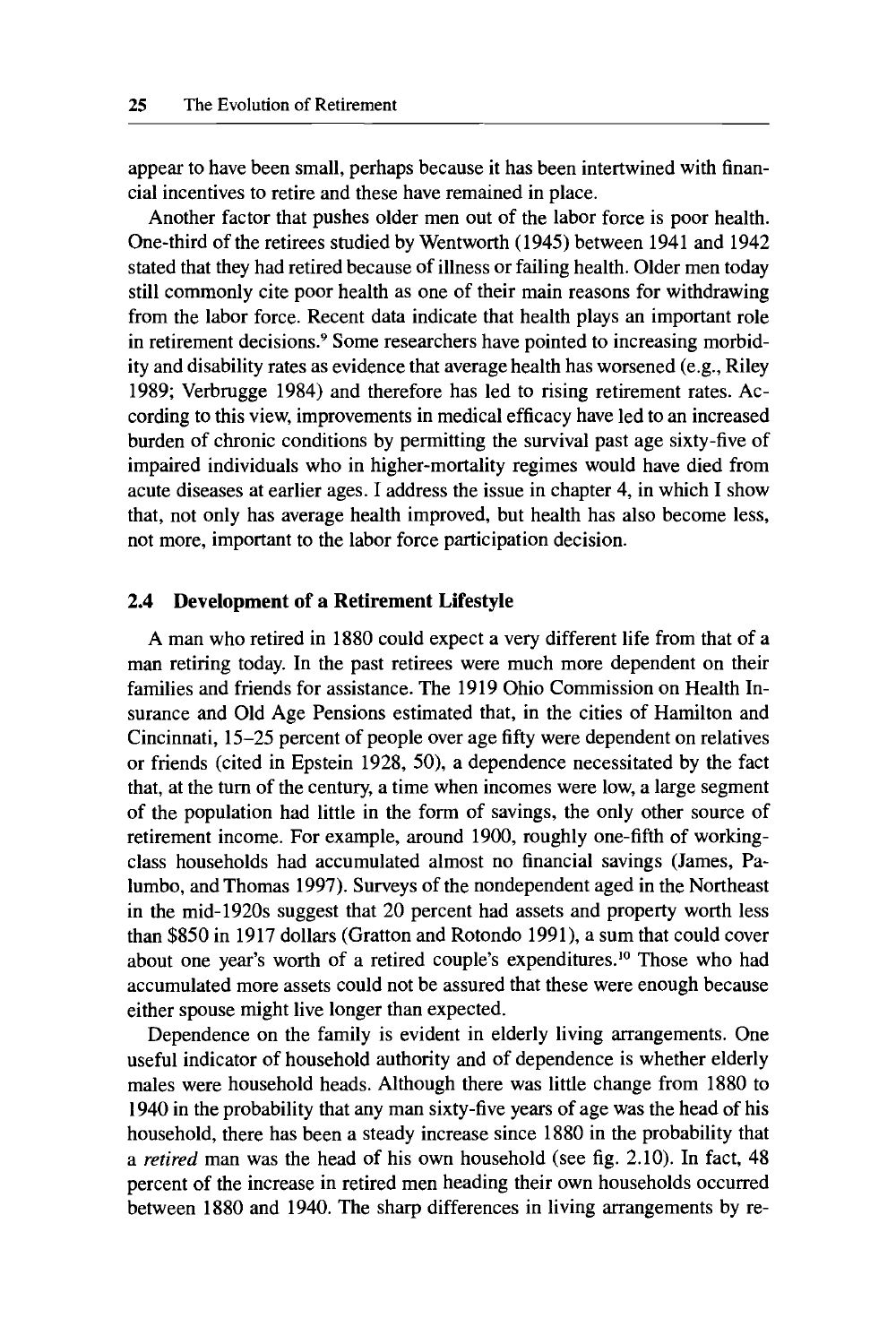

**Fig. 2.10 Percentage of noninstitutionalized men aged sixty-five or older who were household heads, by retirement status** 

*Nure:* Estimated from the integrated public-use census sample (Ruggles and Sobek 1995). The basic pattern remains unchanged if the institutionalized are included.

tirement status observed at the beginning of the century suggest that, in the past, only men who worked retained their independence. Those who did not either remained in the same household, relinquishing their position of authority to their children, or moved into the households of their children. I discuss these patterns in more detail in chapter 6, showing that, while the elderly of the past would have preferred to maintain their own households, the majority simply did not have the necessary income.

The elderly who retired were faced with a circumscribed choice, not just of living arrangements, but of activities as well. Old age, according to nineteenthcentury essayists, was to be a time of rest and disengagement, serenity and peace (Fischer 1977, 122). Yeats imagined an elderly Maude Gonne as being "old and grey and full of sleep, And nodding by the fire." Advice given to the elderly in a 1904 article published in the medical journal *Practitioner* was to "lead an absolutely quiet and uneventful life." The old were to withdraw from all work, abandon all vigorous exercise, and prepare for the afterlife (Haber and Gratton 1994, 160-61). When Eleanor Roosevelt emphasized that the major benefit of Social Security would be to enable the elderly to remain in their own homes, she envisioned the old as resting in their chairs, content in familiar surroundings (see Graebner 1980, 200). She did not envision the large-scale development of retirement communities with residents putting to make par on a golf course.

Sleepy inactivity could not have been the lot of all the elderly. Local clubs founded by and for older people sprang up in the 1930s (Achenbaum 1978, 118). Retirement communities were already mushrooming in the 1920s and 1930s. Florida, where initially only wealthy New York families had winter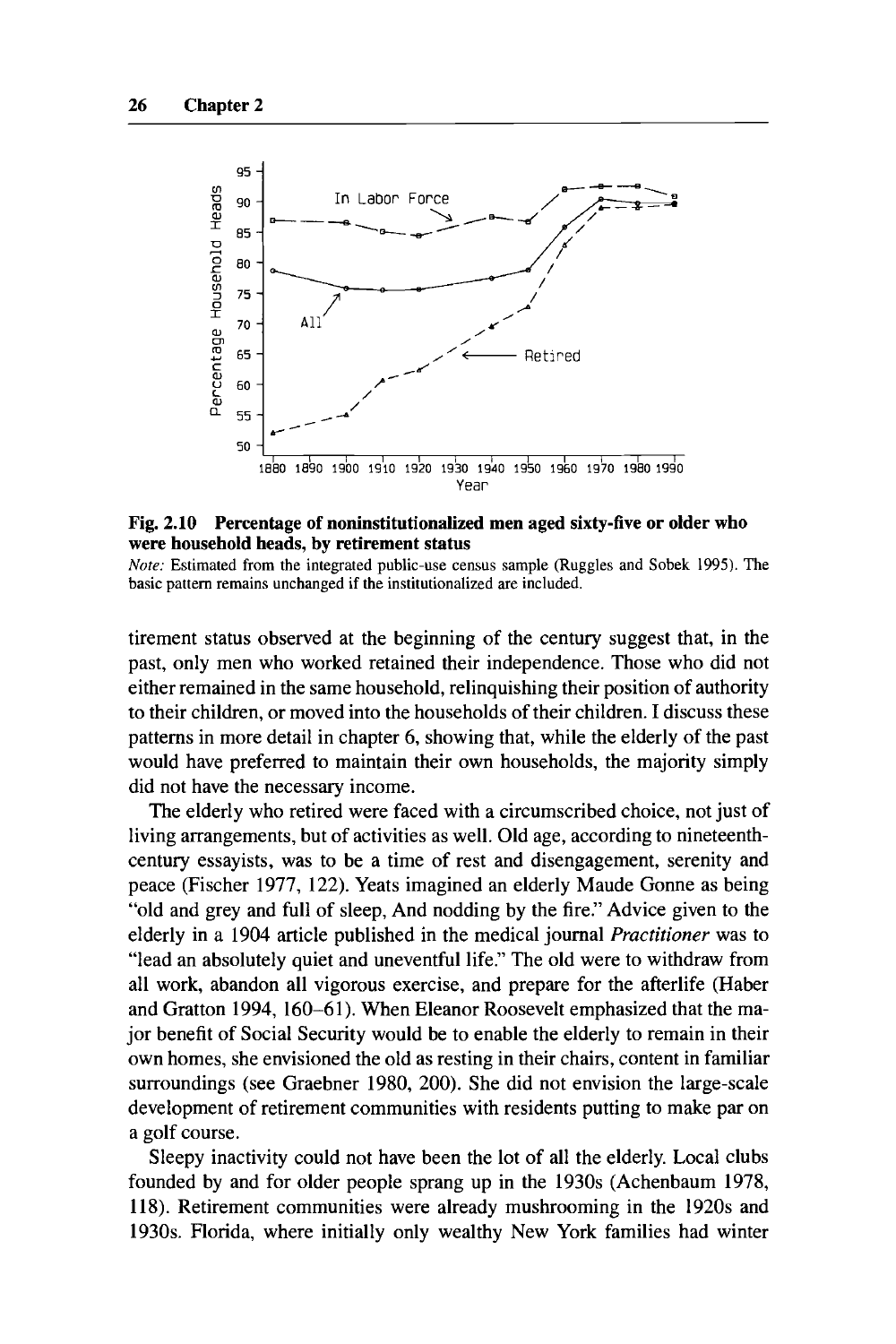homes, had become accessible to the middle class by the 1910s, when a railroad system was completed. It became accessible to an even larger segment of the population after highways were built in the 1930s and ownership of automobiles became more widespread. Once highways were built, California also received a major infusion of elderly migrants. The first census that provided information on migration in the past five years, that of 1940, showed that, between 1935 and 1940, the elderly were moving to the Pacific Coast and South Atlantic regions. This migration pattern has persisted to this day (Longino 1990). Some of the elderly clearly were enjoying recreational activities during their retirement, but, compared with the period after World War **11,** this was a relatively small group of well-to-do individuals. Isaac Rubinow could ask rhetorically in 1934, "Where will you and I be at 65? Behind an imposing desk of **an** executive office, shaping destinies of other people, or in an institution for mental disease? Clipping coupons while enjoying Florida in the winter and the Michigan lake in the summer, or in a comfortable old folks' home, or less comfortable poorhouse?" (p. 243). A recreation-filled retirement **was** limited to the fortunate few.<sup>11</sup>

Since the 1950s, a much more positive view of retirement has emerged, far removed from early reformers' conception of retirement as protection against the insecurities of an industrialized economy. Retirement is now viewed as a period of enjoyment and creative experience and as a reward for a lifetime of labor, increasingly shorter. Mass tourism, low-impact sports such as golf, and mass entertainment such as films, television, and spectator sports provide activities **for** the elderly at a low price. Data from the mid-1980s show that, among men, the amount of time spent on recreational activities increases with age (see table 2.1). Work occupied 26 percent of the time of twenty-five- to fifty-four-year-olds, 15 percent of the time of fifty-five- to sixty-four-year-olds, and 7 percent of the time of those older than sixty-four. About half the decline in work time was absorbed by recreation, which accounted for only 19 percent of time use at ages twenty-five to fifty-four but 28 percent after age sixty-four.

|                                                       | Age       |           |       |  |
|-------------------------------------------------------|-----------|-----------|-------|--|
| Activity                                              | $25 - 54$ | $55 - 64$ | $65+$ |  |
| Sleeping, including naps                              | 32.5      | 34.4      | 34.9  |  |
| On job or commuting                                   | 25.6      | 15.0      | 7.4   |  |
| Recreation (including travel time)                    | 18.6      | 24.0      | 27.8  |  |
| Eating, preparing food                                | 6.7       | 8.6       | 9.1   |  |
| House cleaning, repair, gardening                     | 4.6       | 5.3       | 7.4   |  |
| Personal care, care for others (travel time excluded) | 3.4       | 3.8       | 3.9   |  |
| Shopping for goods and services                       | 2.9       | 3.2       | 3.6   |  |
| Other                                                 | 5.5       | 5.7       | 5.9   |  |
|                                                       |           |           |       |  |

| Table 2.1 | Time Use in a 24-Hour Day for Men in 1985 $(\%)$ |  |
|-----------|--------------------------------------------------|--|
|-----------|--------------------------------------------------|--|

Source: Calculated from Robinson (1993).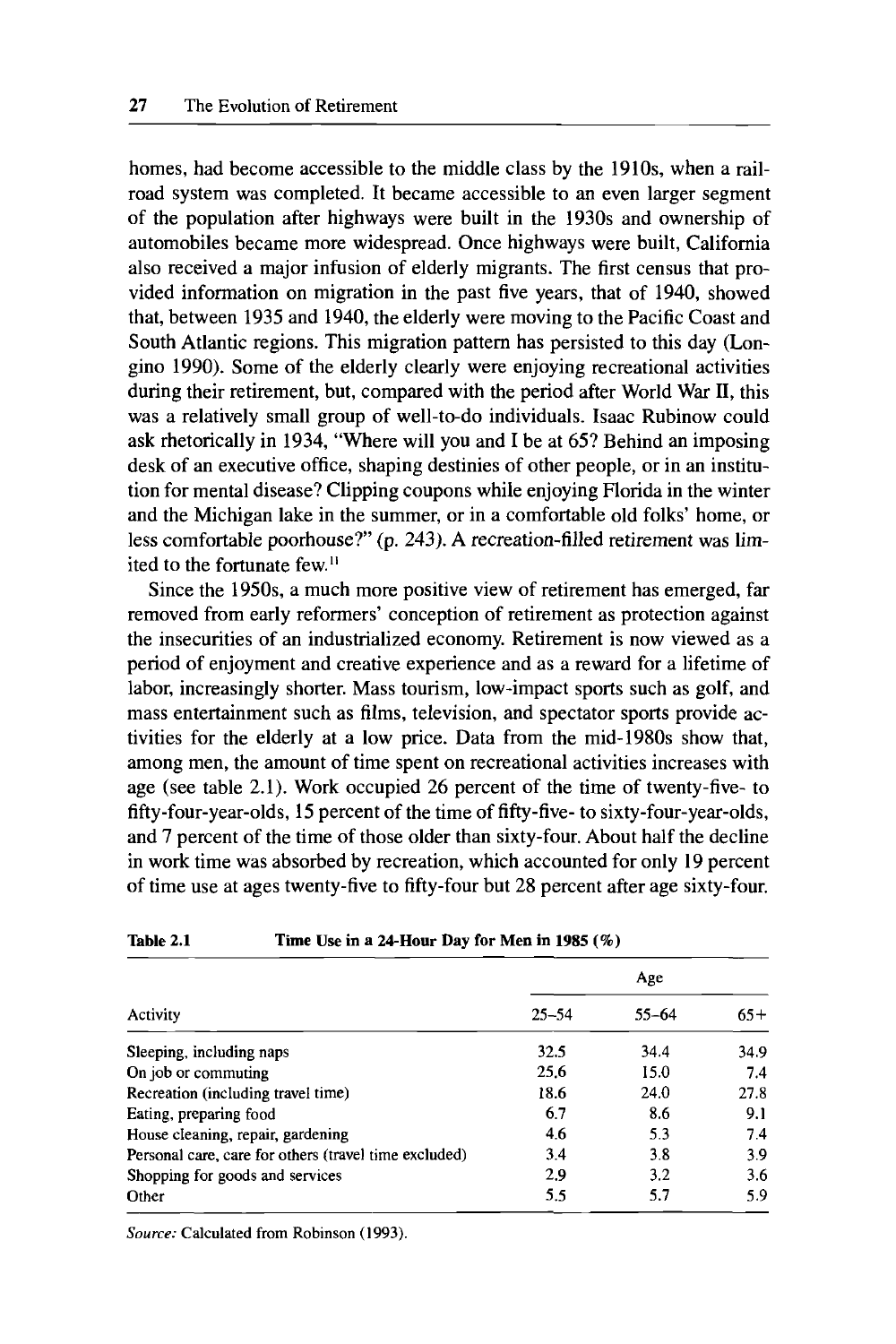The remaining half was spread over several activities, some of which, such as leisurely meals, gardening, or certain forms **of** shopping, contain a recreational component. Increases in recreational activities with age are observed in other surveys as well. A 1978 survey of 1,031 retirees found that the retired sharply increased time spent on their favorite hobbies or recreational activities. The biggest increases were in active sports, general household repairs, gardening, and travel. Whereas only 13 percent of the sample claimed to have traveled frequently before retirement, 37 percent did so afterward (Morse and Gray 1980,58-60).

As I argue in chapter 7, this new conception of retirement could not have been possible had it not been for increases in income, changes in technology, and the public provision of recreational goods. Rising income and technological change that has lowered the price of recreation has made recreational goods more affordable and thus increased access to them. The lower price and increased variety of recreational goods have made retirement much more attractive than it was in the past. This, in turn, may have induced more retirement.

An issue facing current generations is whether this new conception of retirement can continue to **be** the norm. The elderly have in part been able to finance retirement consumption by taxing younger generations. But, by 2029, if not sooner, the Social Security trust fund will be exhausted, and only payroll tax increases would maintain current benefit levels. Clearly, some reforms are needed. In chapter **8 I** examine the history **of** old-age programs to determine what reforms are likely to produce a viable system, given that the political power of the elderly places demands for liberalization on old-age programs.

#### **2.5 Summary**

This chapter has shown that the decline in labor force participation rates among older men has proceeded at a steady pace since 1880. The downward trend was evident among many different subgroups of the population. Labor force participation rates fell among both white and black men, among both sixty-five- and seventy-five-year-olds, and among both rural and urban men. A review of explanations suggested that several factors could have contributed to the downward trend in labor force participation rates. After 1940 these factors included the provision of private pension plans and rising Social Security payments, both of which led to sharp increases in retirement probabilities at specific ages. Explanations for the decline prior to the establishment of Social Security have focused on the shift from agriculture to manufacturing. Finally, reasons for the decline in labor force participation observed from 1880 to the present included the worsening average health of the elderly population and an increased demand for leisure arising from higher incomes and from the growth of the entertainment and tourism industries. Although it was not possible to test competing explanations, the steady downward trend in labor force participation rates suggests that long-term factors may be at work.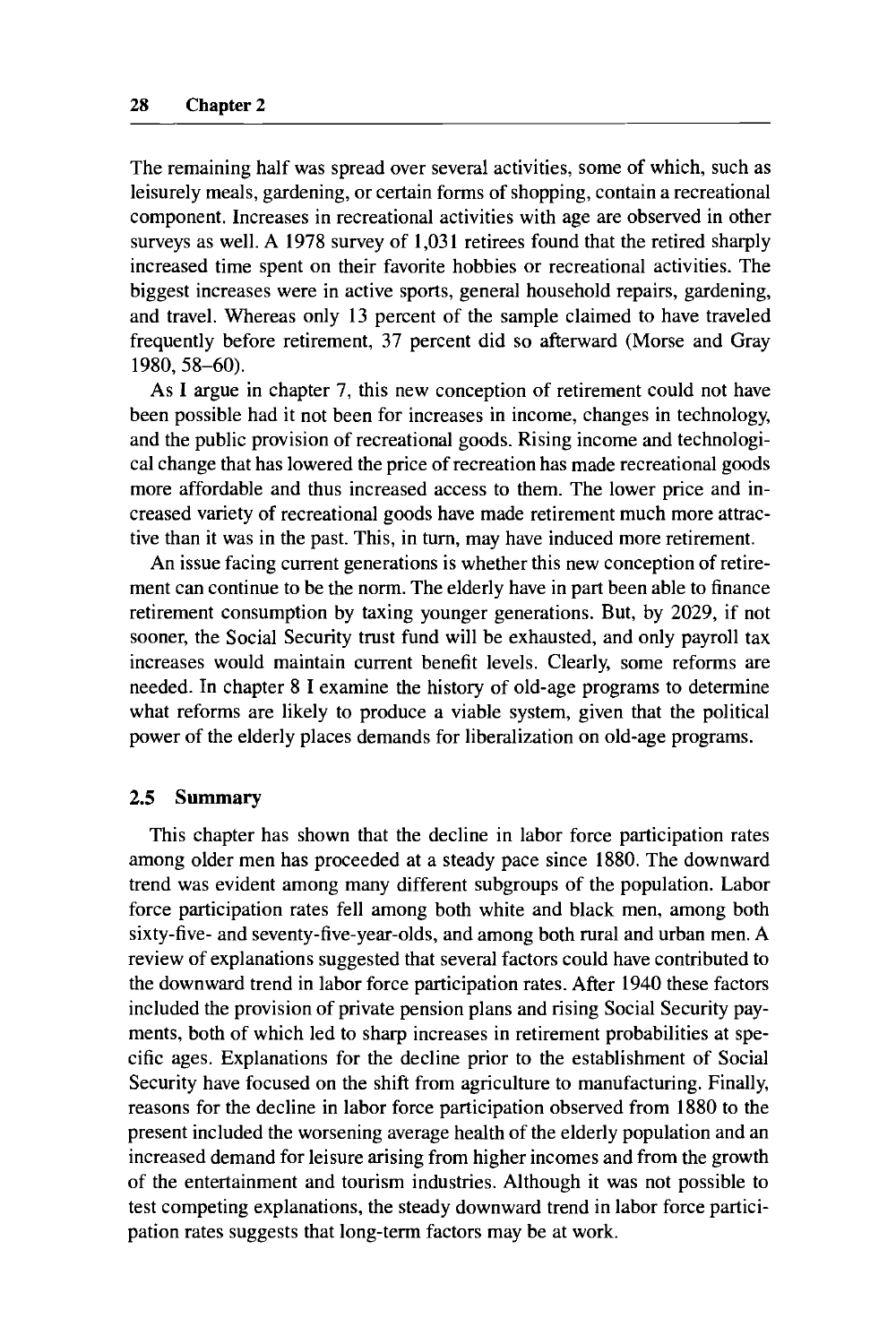Aged **55-64** 

|      | Age $65+$ |         |         | Age 55-64 |
|------|-----------|---------|---------|-----------|
| Үеаг | Gainful   | Current | Gainful | Current   |
| 1850 | 76.6      |         | 92.2    |           |
| 1860 | 76.0      |         |         |           |
| 1880 | 78.0      |         | 95.2    |           |
| 1890 | 73.8      |         |         |           |
| 1900 | 65.4      |         | 91.0    |           |
| 1910 | 58.1      |         | 91.1    |           |
| 1920 | 60.1      |         | 89.1    |           |
| 1930 | 58.0      |         |         |           |
| 1940 | 43.5      | 41.8    | 82.2    | 86.1      |
| 1950 | 47.0      | 41.4    | 88.1    | 85.8      |
| 1960 | 40.8      | 30.5    | 83.8    | 84.6      |
| 1970 | 35.2      | 24.8    | 86.7    | 81.5      |
| 1980 | 24.7      | 19.9    | 77.4    | 71.9      |
| 1990 | 18.4      | 16.3    | 67.0    | 67.6      |

Table 2A.1 Labor Force Participation Rates of Men Aged *65* or over and **of** Men

## Appendix 2A

Sources: See fig. 2.1. The series for men aged 65 or over calculated under the concept of gainful employment is Moen's (1987) series extended backward to 1850 and forward to 1990 using the integrated public-use census samples (Ruggles and Sobek 1995). The series for men aged 65 or over based on the current definition of the labor force is from Series D 29-41 in **US.** Bureau of the Census (1975, 132) and from table 622 in **US.** Bureau of the Census (1993). The series for men aged 55-64 were estimated from the integrated public-use census samples (Ruggles and Sobek 1995).

| Year | U.S. | <b>Britain</b> | France | - Germany |
|------|------|----------------|--------|-----------|
| 1850 | 76.6 |                |        |           |
| 1860 | 76.0 |                |        |           |
| 1880 | 78.0 |                |        |           |
| 1881 |      | 73.6           |        |           |
| 1882 |      |                |        | 59        |
| 1890 | 73.8 |                |        |           |
| 1891 |      | 65.6           |        |           |
| 1895 |      |                |        | 58        |
| 1896 |      |                | 54.1   |           |
| 1900 | 65.4 |                |        |           |
| 1901 |      | 61.4           |        |           |
| 1907 |      |                |        | 52        |
| 1910 | 58.1 |                |        |           |
| 1911 |      | 56.9           | 51.1   |           |
| 1920 | 60.1 |                |        |           |
| 1921 |      | 58.9           | 53.5   |           |
| 1925 |      |                |        | 47.4      |

#### Table 2A.2 Labor Force Participation Rates of Men Aged *65* and over, **1850-1990,** United States, Britain, France, and Germany

*(continued)*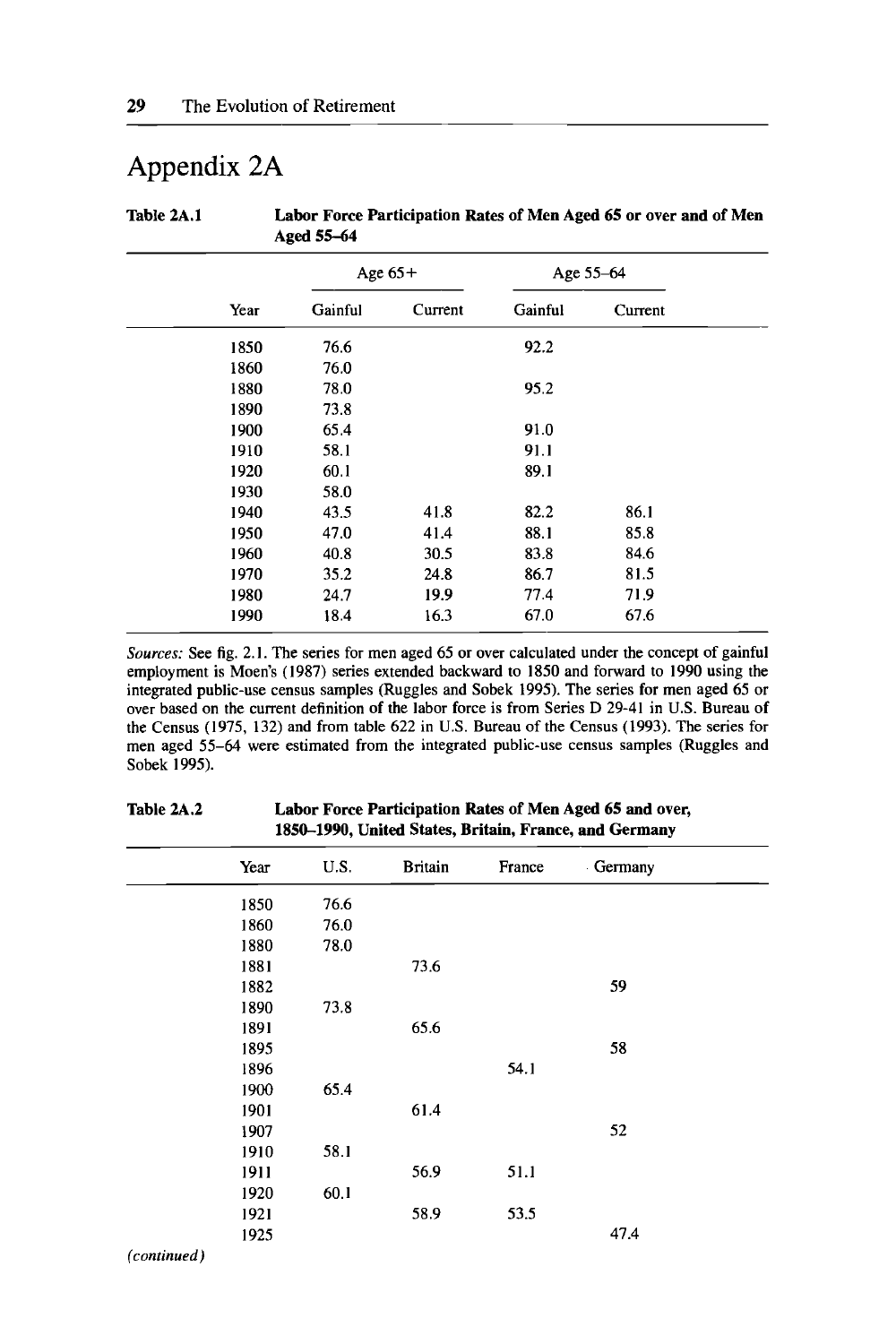| Table 2A.2 |      | (continued) |                |        |         |  |
|------------|------|-------------|----------------|--------|---------|--|
|            | Year | U.S.        | <b>Britain</b> | France | Germany |  |
|            | 1930 | 58.0        |                |        |         |  |
|            | 1931 |             | 47.9           | 48.1   |         |  |
|            | 1933 |             |                |        | 29.7    |  |
|            | 1936 |             |                | 42.7   |         |  |
|            | 1939 |             |                |        | 29.5    |  |
|            | 1940 | 43.5        |                |        |         |  |
|            | 1950 | 47.0        |                |        | 26.8    |  |
|            | 1951 |             | 31.1           |        |         |  |
|            | 1954 |             |                | 36.2   |         |  |
|            | 1960 | 40.8        |                |        |         |  |
|            | 1961 |             | 24.4           |        | 22.9    |  |
|            | 1962 |             |                | 27.8   |         |  |
|            | 1970 | 35.2        |                |        | 17.2    |  |
|            | 1973 |             | 18.6           |        |         |  |
|            | 1975 |             |                | 10.6   |         |  |
|            | 1980 | 24.7        |                |        |         |  |
|            | 1982 |             |                | 5.0    |         |  |
|            | 1985 |             | 8.2            |        | 5.1     |  |
|            | 1989 |             |                | 3.5    |         |  |
|            | 1990 | 18.4        |                |        |         |  |
|            |      |             |                |        |         |  |

Sources: See fig. 2.2. Participation rates for the United States are from Moen (1987) extended backward to 1850 and forward to 1990 using the integrated public-use census samples (Ruggles and Sobek 1995). Participation rates for Great Britain are from Matthews, Feinstein, and Odling-Smee (1982). and those for France are from Marchand (1991). Those for Germany for 1925 and later are from Jacobs, Kohli, and Rein (1991) and for 1882, 1895, and 1907 are Conrad's (1990) estimates based on participation rates for men aged 60-69 and 70 or older.

|      |      | White       |              |              |  |
|------|------|-------------|--------------|--------------|--|
| Year | All  | Native Born | Foreign Born | <b>Black</b> |  |
| 1880 | 76.7 | 76.6        | 70.5         | 87.3         |  |
| 1900 | 64.4 | 68.5        | 60.7         | 84.1         |  |
| 1910 | 58.5 | 58.6        | 52.9         | 86.0         |  |
| 1920 | 57.0 | 60.1        | 49.9         | 76.8         |  |
| 1940 | 44.1 | 45.4        | 36.1         | 54.6         |  |
| 1950 | 48.7 | 49.6        | 46.7         | 51.3         |  |
| 1960 | 40.3 | 41.6        | 36.2         | 37.3         |  |
| 1970 | 36.6 | 37.7        | 31.8         | 33.8         |  |
| 1980 | 27.1 | 27.9        | 22.1         | 23.7         |  |
| 1990 | 18.6 | 18.7        | 17.4         | 15.7         |  |

| Table 2A.3 | Labor Force Participation Rates of Men Aged 65 and over, by Race |
|------------|------------------------------------------------------------------|
|            | and Nativity                                                     |

Sources: See figs. 2.3 and 2.4. Participation rates were calculated using the concept of gainful employment.